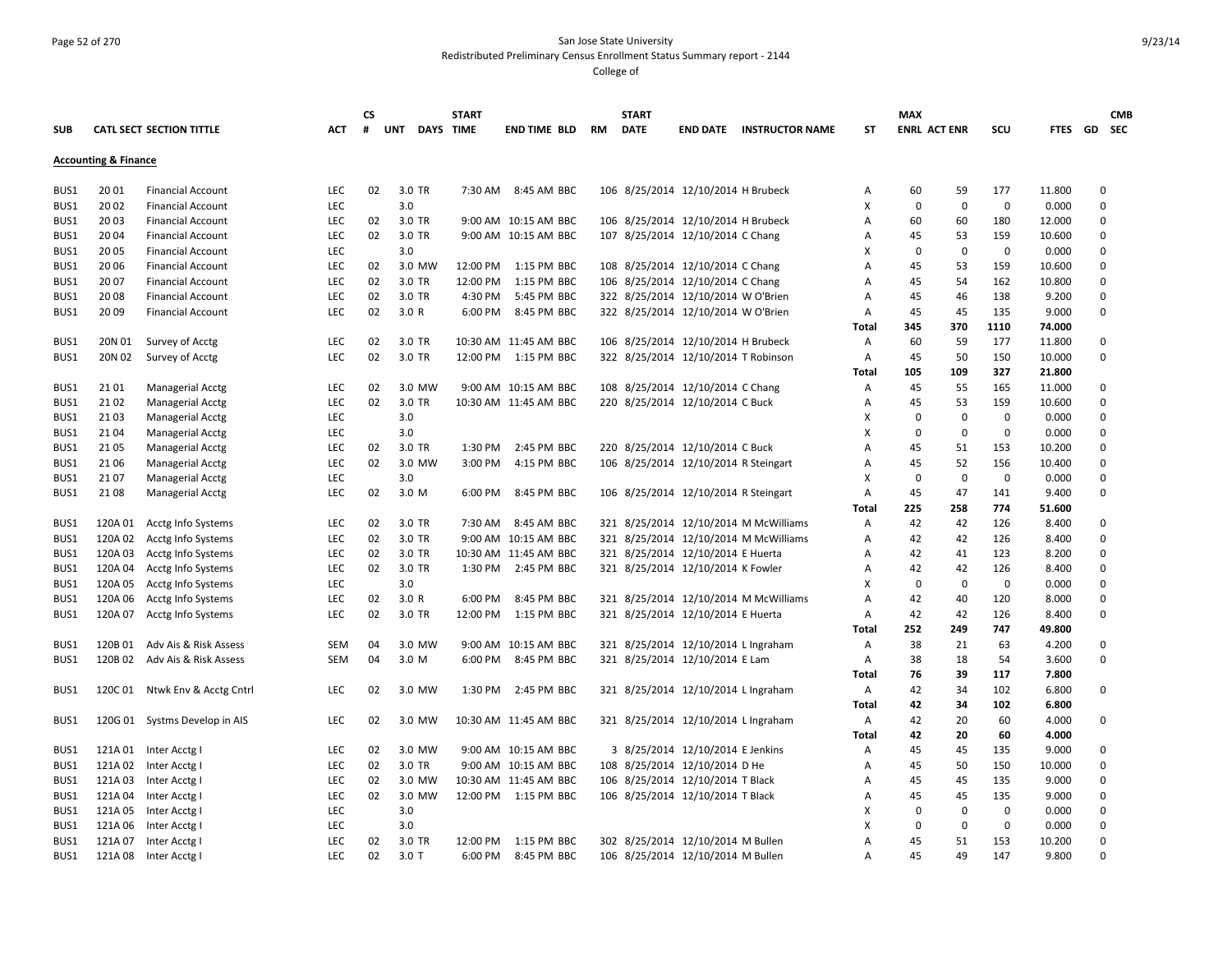## Page 53 of 270 San Jose State University Redistributed Preliminary Census Enrollment Status Summary report - 2144

|            |         |                                 |            | <b>CS</b> |            | <b>START</b>     |                       |           | <b>START</b> |                                     |                                      |                | <b>MAX</b>          |             |             |             |             | <b>CMB</b>    |
|------------|---------|---------------------------------|------------|-----------|------------|------------------|-----------------------|-----------|--------------|-------------------------------------|--------------------------------------|----------------|---------------------|-------------|-------------|-------------|-------------|---------------|
| <b>SUB</b> |         | <b>CATL SECT SECTION TITTLE</b> | <b>ACT</b> | #         | <b>UNT</b> | <b>DAYS TIME</b> | <b>END TIME BLD</b>   | <b>RM</b> | <b>DATE</b>  |                                     | <b>END DATE INSTRUCTOR NAME</b>      | <b>ST</b>      | <b>ENRL ACT ENR</b> |             | scu         | <b>FTES</b> |             | <b>GD</b> SEC |
|            |         |                                 |            |           |            |                  |                       |           |              |                                     |                                      |                |                     |             |             |             |             |               |
|            |         |                                 |            |           |            |                  |                       |           |              |                                     |                                      | Total          | 270                 | 285         | 855         | 57.000      |             |               |
| BUS1       | 121B01  | Inter Acctg II                  | LEC        | 02        | 3.0 TR     | 7:30 AM          | 8:45 AM BBC           |           |              | 302 8/25/2014 12/10/2014 M Calegari |                                      | Α              | 45                  | 51          | 153         | 10.200      |             | 0             |
| BUS1       | 121B02  | Inter Acctg II                  | LEC        | 02        | 3.0 TR     |                  | 12:00 PM 1:15 PM BBC  |           |              | 107 8/25/2014 12/10/2014 D He       |                                      | Α              | 45                  | 46          | 138         | 9.200       | $\Omega$    |               |
| BUS1       | 121B03  | Inter Acctg II                  | LEC        | 02        | 3.0 TR     |                  | 1:30 PM 2:45 PM BBC   |           |              | 107 8/25/2014 12/10/2014 D He       |                                      | Α              | 45                  | 47          | 141         | 9.400       |             | 0             |
|            |         |                                 |            |           |            |                  |                       |           |              |                                     |                                      | Total          | 135                 | 144         | 432         | 28.800      |             |               |
| BUS1       | 122A 01 | Mgmt Actg Cntrl Sys             | LEC        | 03        | 3.0 MW     |                  | 9:00 AM 10:15 AM BBC  |           |              | 106 8/25/2014 12/10/2014 T Black    |                                      | Α              | 45                  | 45          | 135         | 9.000       | $\mathbf 0$ |               |
| BUS1       | 122A 02 | Mgmt Actg Cntrl Sys             | LEC        | 03        | 3.0 TR     |                  | 9:00 AM 10:15 AM BBC  |           |              | 220 8/25/2014 12/10/2014 C Buck     |                                      | Α              | 45                  | 52          | 156         | 10.400      | $\mathbf 0$ |               |
| BUS1       | 122A 03 | Mgmt Actg Cntrl Sys             | LEC        | 03        | 3.0 TR     |                  | 10:30 AM 11:45 AM BBC |           |              | 322 8/25/2014 12/10/2014 Y Tian     |                                      | Α              | 45                  | 42          | 126         | 8.400       |             | 0             |
| BUS1       | 122A 04 | Mgmt Actg Cntrl Sys             | LEC        | 03        | 3.0 TR     |                  | 1:30 PM 2:45 PM BBC   |           |              | 106 8/25/2014 12/10/2014 Y Tian     |                                      | A              | 45                  | 45          | 135         | 9.000       | $\mathbf 0$ |               |
| BUS1       | 122A 05 | Mgmt Actg Cntrl Sys             | LEC        | 03        | 3.0 TR     | 3:00 PM          | 4:15 PM BBC           |           |              | 220 8/25/2014 12/10/2014 C Buck     |                                      | Α              | 45                  | 51          | 153         | 10.200      | $\mathbf 0$ |               |
|            |         |                                 |            |           |            |                  |                       |           |              |                                     |                                      | <b>Total</b>   | 225                 | 235         | 705         | 47.000      |             |               |
| BUS1       |         | 123A 01 Tax Factor Bus Inv      | LEC        | 02        | 3.0 MW     |                  | 9:00 AM 10:15 AM BBC  |           |              |                                     | 322 8/25/2014 12/10/2014 T Moschetti | Α              | 45                  | 56          | 168         | 11.200      |             | 0             |
| BUS1       |         | 123A 02 Tax Factor Bus Inv      | LEC        | 02        | 3.0 MW     |                  | 10:30 AM 11:45 AM BBC |           |              |                                     | 322 8/25/2014 12/10/2014 T Moschetti | A              | 45                  | 53          | 159         | 10.600      |             | $\pmb{0}$     |
| BUS1       | 123A 03 | Tax Factor Bus Inv              | LEC        | 02        | 3.0 MW     |                  | 3:00 PM 4:15 PM BBC   |           |              |                                     | 108 8/25/2014 12/10/2014 T Moschetti | A              | 45                  | 52          | 156         | 10.400      |             | $\mathbf 0$   |
| BUS1       | 123A 04 | Tax Factor Bus Inv              | LEC        |           | 3.0        |                  |                       |           |              |                                     |                                      | х              | $\mathbf 0$         | $\pmb{0}$   | $\mathbf 0$ | 0.000       |             | $\mathbf 0$   |
| BUS1       | 123A 05 | Tax Factor Bus Inv              | <b>LEC</b> | 02        | 3.0 MW     |                  | 1:30 PM 2:45 PM BBC   |           |              |                                     | 108 8/25/2014 12/10/2014 T Moschetti | Α              | 45                  | 51          | 153         | 10.200      |             | $\mathbf 0$   |
|            |         |                                 |            |           |            |                  |                       |           |              |                                     |                                      | Total          | 180                 | 212         | 636         | 42.400      |             |               |
| BUS1       |         | 123C 01 Tax Indv Pass Ent       | SEM        | 04        | 3.0 TR     |                  | 9:00 AM 10:15 AM BBC  |           |              | 105 8/25/2014 12/10/2014 K Fowler   |                                      | Α              | 45                  | 34          | 102         | 6.800       |             | 0             |
| BUS1       |         | 123C 02 Tax Indv Pass Ent       | <b>SEM</b> |           | 3.0        |                  |                       |           |              |                                     |                                      | X              | $\Omega$            | $\Omega$    | $\mathbf 0$ | 0.000       |             | $\mathbf 0$   |
| BUS1       | 123C 03 | Tax Indy Pass Ent               | <b>SEM</b> |           | 3.0        |                  |                       |           |              |                                     |                                      | X              | $\mathbf 0$         | $\Omega$    | $\mathbf 0$ | 0.000       |             | 0             |
| BUS1       | 123C 04 | Tax Indv Pass Ent               | <b>SEM</b> | 04        | 3.0 TR     |                  | 10:30 AM 11:45 AM BBC |           |              | 104 8/25/2014 12/10/2014 K Fowler   |                                      | A              | 45                  | 30          | 90          | 6.000       | $\mathbf 0$ |               |
| BUS1       | 123C 05 | Tax Indy Pass Ent               | <b>SEM</b> | 04        | 3.0 TR     |                  | 3:00 PM 4:15 PM BBC   |           |              | 108 8/25/2014 12/10/2014 K Fowler   |                                      | Α              | 45                  | 23          | 69          | 4.600       |             | $\mathbf 0$   |
|            |         |                                 |            |           |            |                  |                       |           |              |                                     |                                      | Total          | 135                 | 87          | 261         | 17.400      |             |               |
| BUS1       | 124 01  | <b>Forensic Acctg</b>           | LEC        | 02        | 3.0 TR     |                  | 3:00 PM 4:15 PM BBC   |           |              | 322 8/25/2014 12/10/2014 W O'Brien  |                                      | A              | 45                  | 38          | 114         | 7.600       | $\mathbf 0$ |               |
|            |         |                                 |            |           |            |                  |                       |           |              |                                     |                                      | <b>Total</b>   | 45                  | 38          | 114         | 7.600       |             |               |
| BUS1       | 125 01  | Spec Fin Rpt Topcs              | LEC        | 03        | 3.0 MW     |                  | 10:30 AM 11:45 AM BBC |           |              | 3 8/25/2014 12/10/2014 E Jenkins    |                                      | Α              | 45                  | 42          | 126         | 8.400       |             | 0             |
| BUS1       | 125 02  | Spec Fin Rpt Topcs              | LEC        | 03        | 3.0 MW     |                  | 1:30 PM 2:45 PM BBC   |           |              | 106 8/25/2014 12/10/2014 E Jenkins  |                                      | Α              | 45                  | 44          | 132         | 8.800       | $\Omega$    |               |
|            |         |                                 |            |           |            |                  |                       |           |              |                                     |                                      | <b>Total</b>   | 90                  | 86          | 258         | 17.200      |             |               |
| BUS1       |         | 125A 01 WritingforAcctg         | LEC        | 03        | 3.0 TBA    |                  |                       |           |              | 8/25/2014 12/10/2014 C Lycurgus     |                                      | Α              | 30                  | 16          | 48          | 3.200       | $\Omega$    |               |
|            |         |                                 |            |           |            |                  |                       |           |              |                                     |                                      | Total          | 30                  | 16          | 48          | 3.200       |             |               |
| BUS1       |         |                                 | LEC        |           | 3.0 TR     |                  | 9:00 AM 10:15 AM BBC  |           |              | 302 8/25/2014 12/10/2014 M Calegari |                                      |                | 45                  |             | 108         | 7.200       | $\mathbf 0$ |               |
|            | 126 01  | Adv Acctg                       | LEC        | 02<br>02  | 3.0 TR     |                  |                       |           |              |                                     |                                      | Α              |                     | 36          | 126         |             |             | 0             |
| BUS1       | 126 02  | Adv Acctg                       |            |           |            |                  | 10:30 AM 11:45 AM BBC |           |              | 302 8/25/2014 12/10/2014 M Calegari |                                      | Α              | 45                  | 42          |             | 8.400       |             |               |
|            |         |                                 |            |           |            |                  |                       |           |              |                                     |                                      | Total          | 90                  | 78          | 234         | 15.600      |             |               |
| BUS1       |         | 127A 01 Corp Fin Mgmt           | SEM        | 04        | 3.0 M      |                  | 6:00 PM 8:45 PM BBC   |           |              | 107 8/25/2014 12/10/2014 B Parineh  |                                      | Α              | 45                  | 26          | 78          | 5.200       | $\mathbf 0$ |               |
|            |         |                                 |            |           |            |                  |                       |           |              |                                     |                                      | Total          | 45                  | 26          | 78          | 5.200       |             |               |
| BUS1       | 129A 01 | <b>Financial Auditing</b>       | <b>LEC</b> |           | 3.0        |                  |                       |           |              |                                     |                                      | х              | 0                   | $\mathbf 0$ | $\mathsf 0$ | 0.000       |             | 0             |
| BUS1       | 129A 02 | <b>Financial Auditing</b>       | LEC        | 02        | 3.0 MW     |                  | 9:00 AM 10:15 AM BBC  |           |              | 21 8/25/2014 12/10/2014 J Zhang     |                                      | Α              | 45                  | 40          | 120         | 8.000       |             | $\pmb{0}$     |
| BUS1       | 129A 03 | <b>Financial Auditing</b>       | LEC        | 02        | 3.0 MW     |                  | 12:00 PM 1:15 PM BBC  |           |              | 322 8/25/2014 12/10/2014 J Zhang    |                                      | A              | 45                  | 44          | 132         | 8.800       |             | $\pmb{0}$     |
| BUS1       | 129A 04 | <b>Financial Auditing</b>       | <b>LEC</b> | 02        | 3.0 R      |                  | 6:00 PM 8:45 PM BBC   |           |              | 106 8/25/2014 12/10/2014 M Williams |                                      | Α              | 45                  | 34          | 102         | 6.800       | $\Omega$    |               |
|            |         |                                 |            |           |            |                  |                       |           |              |                                     |                                      | <b>Total</b>   | 135                 | 118         | 354         | 23.600      |             |               |
| BUS1       | 170 01  | Fund of Finance                 | <b>LEC</b> | 02        | 3.0 MW     |                  | 7:30 AM 8:45 AM BBC   |           |              | 204 8/25/2014 12/10/2014 B Parineh  |                                      | Α              | 100                 | 112         | 336         | 22.400      | $\mathbf 0$ |               |
| BUS1       | 170 02  | Fund of Finance                 | <b>LEC</b> | 02        | 3.0 MW     |                  | 9:00 AM 10:15 AM BBC  |           |              | 326 8/25/2014 12/10/2014 L Roden    |                                      | Α              | 45                  | 48          | 144         | 9.600       |             | $\pmb{0}$     |
| BUS1       | 170 03  | Fund of Finance                 | <b>LEC</b> | 02        | 3.0 TR     |                  | 9:00 AM 10:15 AM BBC  |           |              | 21 8/25/2014 12/10/2014 M Burak     |                                      | Α              | 45                  | 49          | 147         | 9.800       |             | 0             |
| BUS1       | 170 04  | Fund of Finance                 | <b>LEC</b> | 02        | 3.0 MW     |                  | 10:30 AM 11:45 AM BBC |           |              | 108 8/25/2014 12/10/2014 L Roden    |                                      | A              | 45                  | 47          | 141         | 9.400       |             | 0             |
| BUS1       | 170 05  | Fund of Finance                 | <b>LEC</b> | 02        | 3.0 TR     |                  | 10:30 AM 11:45 AM BBC |           |              | 21 8/25/2014 12/10/2014 M Burak     |                                      | Α              | 45                  | 49          | 147         | 9.800       | $\mathbf 0$ |               |
| BUS1       | 170 06  | Fund of Finance                 | LEC        | 02        | 3.0 TR     |                  | 10:30 AM 11:45 AM BBC |           |              | 107 8/25/2014 12/10/2014 X Xu       |                                      | A              | 45                  | 47          | 141         | 9.400       |             | $\pmb{0}$     |
| BUS1       | 170 07  | Fund of Finance                 | <b>LEC</b> | 02        | 3.0 MW     |                  | 12:00 PM 1:15 PM BBC  |           |              | 107 8/25/2014 12/10/2014 S Ahuja    |                                      | $\overline{A}$ | 45                  | 49          | 147         | 9.800       | $\Omega$    |               |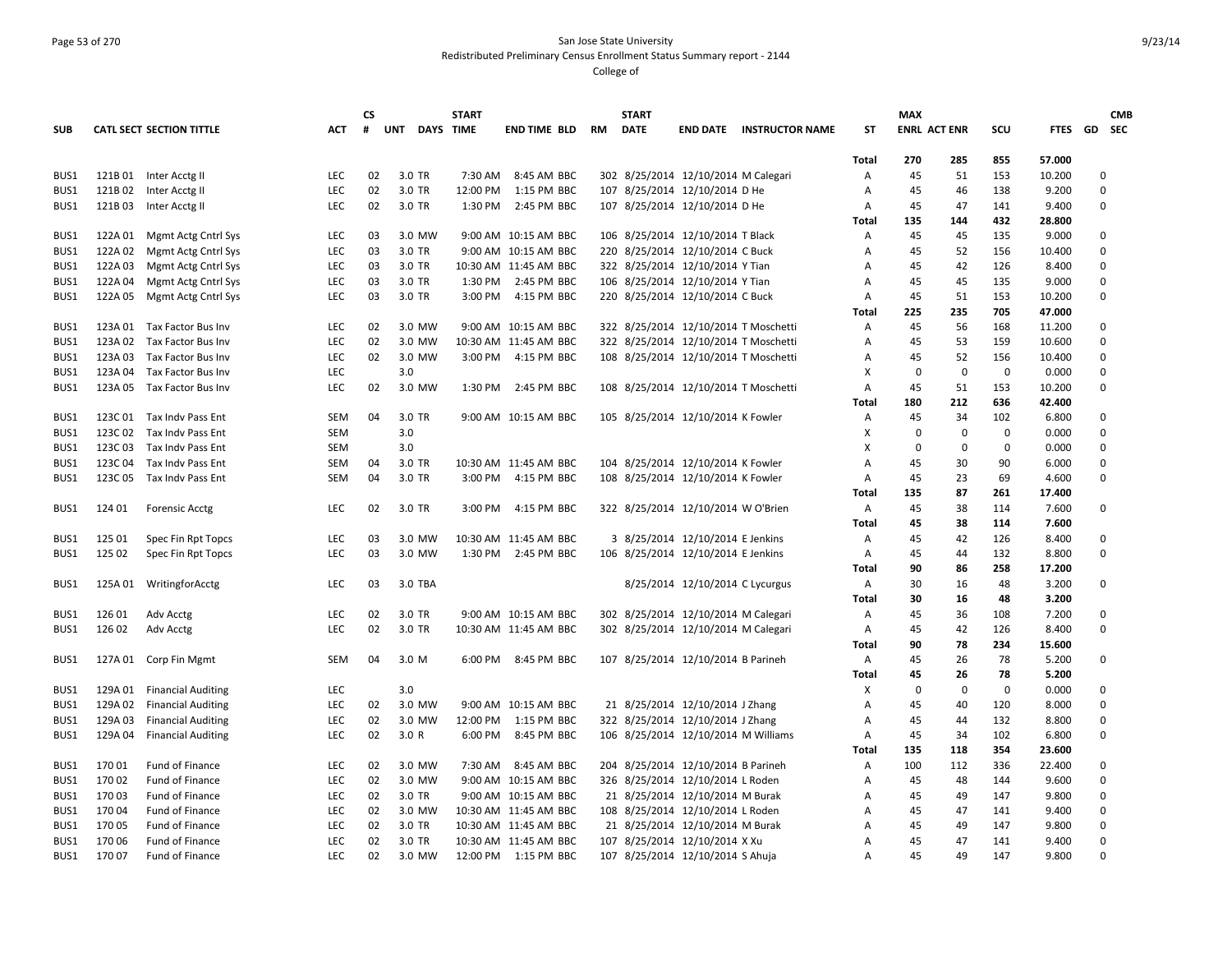# Page 54 of 270 San Jose State University Redistributed Preliminary Census Enrollment Status Summary report - 2144

|            |                                   |                                 |            | <b>CS</b> |                         | <b>START</b> |                       |    | <b>START</b> |                                    |                                              |              | <b>MAX</b>          |              |             |             | <b>CMB</b>    |
|------------|-----------------------------------|---------------------------------|------------|-----------|-------------------------|--------------|-----------------------|----|--------------|------------------------------------|----------------------------------------------|--------------|---------------------|--------------|-------------|-------------|---------------|
| <b>SUB</b> |                                   | <b>CATL SECT SECTION TITTLE</b> | ACT        | #         | <b>UNT</b><br>DAYS TIME |              | <b>END TIME BLD</b>   | RM | <b>DATE</b>  | <b>END DATE</b>                    | <b>INSTRUCTOR NAME</b>                       | ST           | <b>ENRL ACT ENR</b> |              | SCU         | <b>FTES</b> | <b>GD</b> SEC |
| BUS1       | 17008                             | Fund of Finance                 | <b>LEC</b> | 02        | 3.0 TR                  | 12:00 PM     | 1:15 PM BBC           |    |              | 108 8/25/2014 12/10/2014 X Xu      |                                              | Α            | 45                  | 48           | 144         | 9.600       | $\mathbf 0$   |
| BUS1       | 17009                             | Fund of Finance                 | <b>LEC</b> | 02        | 3.0 MW                  | 1:30 PM      | 2:45 PM BBC           |    |              | 107 8/25/2014 12/10/2014 S Ahuja   |                                              | Α            | 45                  | 50           | 150         | 10.000      | $\mathbf 0$   |
| BUS1       | 170 10                            | Fund of Finance                 | <b>LEC</b> | 02        | 3.0 MW                  | 3:00 PM      | 4:15 PM BBC           |    |              | 322 8/25/2014 12/10/2014 L Roden   |                                              | Α            | 45                  | 42           | 126         | 8.400       | $\mathbf 0$   |
| BUS1       | 170 11                            | Fund of Finance                 | <b>LEC</b> | 02        | 3.0 TR                  | 3:00 PM      | 4:15 PM BBC           |    |              | 107 8/25/2014 12/10/2014 X Xu      |                                              | Α            | 45                  | 47           | 141         | 9.400       | $\mathbf 0$   |
| BUS1       | 170 12                            | Fund of Finance                 | <b>LEC</b> | 02        | 3.0 M                   | 5:30 PM      | 8:15 PM BBC           |    |              | 108 8/25/2014 12/10/2014 S Ahuja   |                                              | Α            | 45                  | 48           | 144         | 9.600       | $\mathbf 0$   |
| BUS1       | 170 13                            | Fund of Finance                 | <b>LEC</b> | 02        | $3.0$ T                 | 6:00 PM      | 8:45 PM BBC           |    |              | 107 8/25/2014 12/10/2014 D Abbott  |                                              | A            | 45                  | 46           | 138         | 9.200       | $\mathbf 0$   |
| BUS1       | 170 14                            | Fund of Finance                 | LEC        | 02        | 3.0 W                   | 6:00 PM      | 8:45 PM BBC           |    |              | 107 8/25/2014 12/10/2014 D Abbott  |                                              | Α            | 40                  | 48           | 144         | 9.600       | $\mathbf 0$   |
| BUS1       | 170 15                            | Fund of Finance                 | LEC        |           | 3.0                     |              |                       |    |              |                                    |                                              | Χ            | 0                   | $\mathbf 0$  | $\mathbf 0$ | 0.000       | $\mathbf 0$   |
|            |                                   |                                 |            |           |                         |              |                       |    |              |                                    |                                              | Total        | 680                 | 730          | 2190        | 146.000     |               |
| BUS1       | 171A 01                           | Financial Instit                | <b>LEC</b> | 02        | 3.0 TR                  |              | 10:30 AM 11:45 AM BBC |    |              | 3 8/25/2014 12/10/2014 S Ivanov    |                                              | Α            | 45                  | 49           | 147         | 9.800       | $\mathbf 0$   |
| BUS1       | 171A 02                           | Financial Instit                | <b>LEC</b> | 02        | 3.0 M                   | 1:30 PM      | 4:15 PM BBC           |    |              | 302 8/25/2014 12/10/2014 A Reza    |                                              | Α            | 45                  | 51           | 153         | 10.200      | $\mathbf 0$   |
| BUS1       | 171A03                            | Financial Instit                | <b>LEC</b> | 02        | 3.0 TR                  | 1:30 PM      | 2:45 PM BBC           |    |              | 322 8/25/2014 12/10/2014 S Ivanov  |                                              | Α            | 45                  | 46           | 138         | 9.200       | $\mathbf 0$   |
|            |                                   |                                 |            |           |                         |              |                       |    |              |                                    |                                              | Total        | 135                 | 146          | 438         | 29.200      |               |
| BUS1       | 172A 01                           | <b>Investmt Analysis</b>        | <b>LEC</b> | 02        | 3.0 TR                  |              | 10:30 AM 11:45 AM BBC |    |              | 108 8/25/2014 12/10/2014 J Cho     |                                              | Α            | 45                  | 48           | 144         | 9.600       | $\mathbf 0$   |
| BUS1       | 172A 02                           | <b>Investmt Analysis</b>        | <b>LEC</b> | 02        | 3.0 TR                  | 3:00 PM      | 4:15 PM BBC           |    |              | 106 8/25/2014 12/10/2014 J Cho     |                                              | Α            | 45                  | 45           | 135         | 9.000       | $\mathbf 0$   |
|            |                                   |                                 |            |           |                         |              |                       |    |              |                                    |                                              | Total        | 90                  | 93           | 279         | 18.600      |               |
| BUS1       |                                   | 172B 01 Portfolio Mgmt          | <b>LEC</b> | 02        | 3.0 MW                  |              | 9:00 AM 10:15 AM BBC  |    |              | 107 8/25/2014 12/10/2014 F Jones   |                                              | Α            | 45                  | 52           | 156         | 10.450      | $\mathbf{1}$  |
| BUS1       | 172B02                            | Portfolio Mgmt                  | <b>LEC</b> |           | 3.0                     |              |                       |    |              |                                    |                                              | Х            | 0                   | $\mathbf 0$  | $\mathbf 0$ | 0.000       | $\mathbf 0$   |
|            |                                   |                                 |            |           |                         |              |                       |    |              |                                    |                                              | Total        | 45                  | 52           | 156         | 10.450      |               |
| BUS1       | 172C 01                           | <b>Futures and Options</b>      | <b>LEC</b> | 02        | 3.0 TR                  | 1:30 PM      | 2:45 PM BBC           |    |              | 108 8/25/2014 12/10/2014 J Cho     |                                              | Α            | 45                  | 29           | 87          | 5.850       | $\mathbf{1}$  |
|            |                                   |                                 |            |           |                         |              |                       |    |              |                                    |                                              | Total        | 45                  | 29           | 87          | 5.850       |               |
| BUS1       | 173A 01                           | Fin Mgt Theory Pol              | LEC        | 02        | 3.0 TR                  | 9:00 AM      | 10:15 AM BBC          |    |              | 322 8/25/2014 12/10/2014 B Campsey |                                              | Α            | 45                  | 47           | 141         | 9.400       | $\mathbf 0$   |
| BUS1       | 173A02                            | Fin Mgt Theory Pol              | <b>LEC</b> | 02        | 3.0 TR                  | 12:00 PM     | 1:15 PM BBC           |    |              | 220 8/25/2014 12/10/2014 B Campsey |                                              | Α            | 45                  | 54           | 162         | 10.800      | $\mathbf 0$   |
| BUS1       | 173A03                            | Fin Mgt Theory Pol              | LEC        | 02        | $3.0$ T                 | 6:00 PM      | 8:45 PM BBC           |    |              |                                    | 302 8/25/2014 12/10/2014 A Vuorikoski-Bullis | Α            | 45                  | 45           | 135         | 9.000       | $\mathbf 0$   |
|            |                                   |                                 |            |           |                         |              |                       |    |              |                                    |                                              | Total        | 135                 | 146          | 438         | 29.200      |               |
| BUS1       | 173B01                            | Prob in Fin Mgmt                | LEC        | 02        | 3.0 W                   | 6:00 PM      | 8:45 PM BBC           |    |              |                                    | 302 8/25/2014 12/10/2014 A Vuorikoski-Bullis | Α            | 45                  | 43           | 129         | 8.600       | $\pmb{0}$     |
|            |                                   |                                 |            |           |                         |              |                       |    |              |                                    |                                              | <b>Total</b> | 45                  | 43           | 129         | 8.600       |               |
| BUS1       | 173C01                            | <b>Entrepreneurial Finance</b>  | <b>LEC</b> | 02        | 3.0 MW                  | 1:30 PM      | 2:45 PM BBC           |    |              | 322 8/25/2014 12/10/2014 L Roden   |                                              | Α            | 45                  | 39           | 117         | 7.800       | $\mathbf 0$   |
|            |                                   |                                 |            |           |                         |              |                       |    |              |                                    |                                              | Total        | 45                  | 39           | 117         | 7.800       |               |
| BUS1       | 175 01                            | Real Est Finance                | <b>LEC</b> | 02        | 3.0 TR                  |              | 9:00 AM 10:15 AM BBC  |    |              | 3 8/25/2014 12/10/2014 S Ivanov    |                                              | Α            | 45                  | 46           | 138         | 9.200       | $\mathbf 0$   |
|            |                                   |                                 |            |           |                         |              |                       |    |              |                                    |                                              | Total        | 45                  | 46           | 138         | 9.200       |               |
| BUS1       | 17701                             | Inter Bus Fin                   | <b>LEC</b> | 02        | 3.0 W                   | 1:30 PM      | 4:15 PM BBC           |    |              |                                    | 302 8/25/2014 12/10/2014 A Vuorikoski-Bullis | Α            | 45                  | 42           | 126         | 8.400       | $\mathbf 0$   |
| BUS1       | 17702                             | Inter Bus Fin                   | <b>LEC</b> | 02        | 3.0 W                   | 5:30 PM      | 8:15 PM BBC           |    |              | 326 8/25/2014 12/10/2014 S Ahuja   |                                              | Α            | 45                  | 50           | 150         | 10.000      | $\mathbf 0$   |
|            |                                   |                                 |            |           |                         |              |                       |    |              |                                    |                                              | Total        | 90                  | 92           | 276         | 18.400      |               |
| BUS1       | 179B 01                           | Selec Top Bus Fin               | LEC        | 02        | 3.0 MW                  |              | 10:30 AM 11:45 AM BBC |    |              | 107 8/25/2014 12/10/2014 F Jones   |                                              | Α            | 45                  | 43           | 129         | 8.600       | $\mathbf 0$   |
|            |                                   |                                 |            |           |                         |              |                       |    |              |                                    |                                              | Total        | 45                  | 43           | 129         | 8.600       |               |
| BUS1       | 180A 01                           | Indiv Study Acctg               | SUP        | 36        | 1.0 TBA                 |              |                       |    |              | 8/25/2014 12/10/2014               |                                              | Α            | 10                  | 0            | $\mathbf 0$ | 0.000       | $\mathbf 0$   |
| BUS1       | 180A02                            | Indiv Study Acctg               | SUP        | 36        | 1.0 TBA                 |              |                       |    |              | 8/25/2014 12/10/2014               |                                              | Α            | 1                   | 0            | $\mathbf 0$ | 0.000       | $\mathbf 0$   |
| BUS1       | 180A 03                           | Indiv Study Acctg               | <b>SUP</b> | 36        | 1.0 TBA                 |              |                       |    |              | 8/25/2014 12/10/2014               |                                              | Α            | 1                   | 0            | $\mathbf 0$ | 0.000       | $\mathbf 0$   |
|            |                                   |                                 |            |           |                         |              |                       |    |              |                                    |                                              | Total        | 12                  | 0            | $\Omega$    | 0.000       |               |
| BUS1       |                                   | 180C 01 Indiv Study Finan       | <b>SUP</b> | 36        | 1.0 TBA                 |              |                       |    |              | 8/25/2014 12/10/2014               |                                              | Α            | 10                  | $\mathbf 0$  | $\Omega$    | 0.000       | $\mathbf 0$   |
|            |                                   |                                 |            |           |                         |              |                       |    |              |                                    |                                              | <b>Total</b> | 10                  | $\mathbf{0}$ | $\Omega$    | 0.000       |               |
|            |                                   |                                 |            |           |                         |              |                       |    |              |                                    | <b>Accounting &amp; Finance Total</b>        |              | 3889                | 3863         | 11589       | 772.700     |               |
|            | <b>Business Graduate Programs</b> |                                 |            |           |                         |              |                       |    |              |                                    |                                              |              |                     |              |             |             |               |
| <b>BUS</b> |                                   | 200W 01 Bus Res and Comm        | <b>LEC</b> | 02        | $3.0$ T                 |              | 6:00 PM 8:45 PM BBC   |    |              | 224 8/25/2014 12/10/2014 J Zhang   |                                              | Α            | 64                  | 46           | 138         | 11.500      | 46            |
|            |                                   |                                 |            |           |                         |              |                       |    |              |                                    |                                              | <b>Total</b> | 64                  | 46           | 138         | 11.500      |               |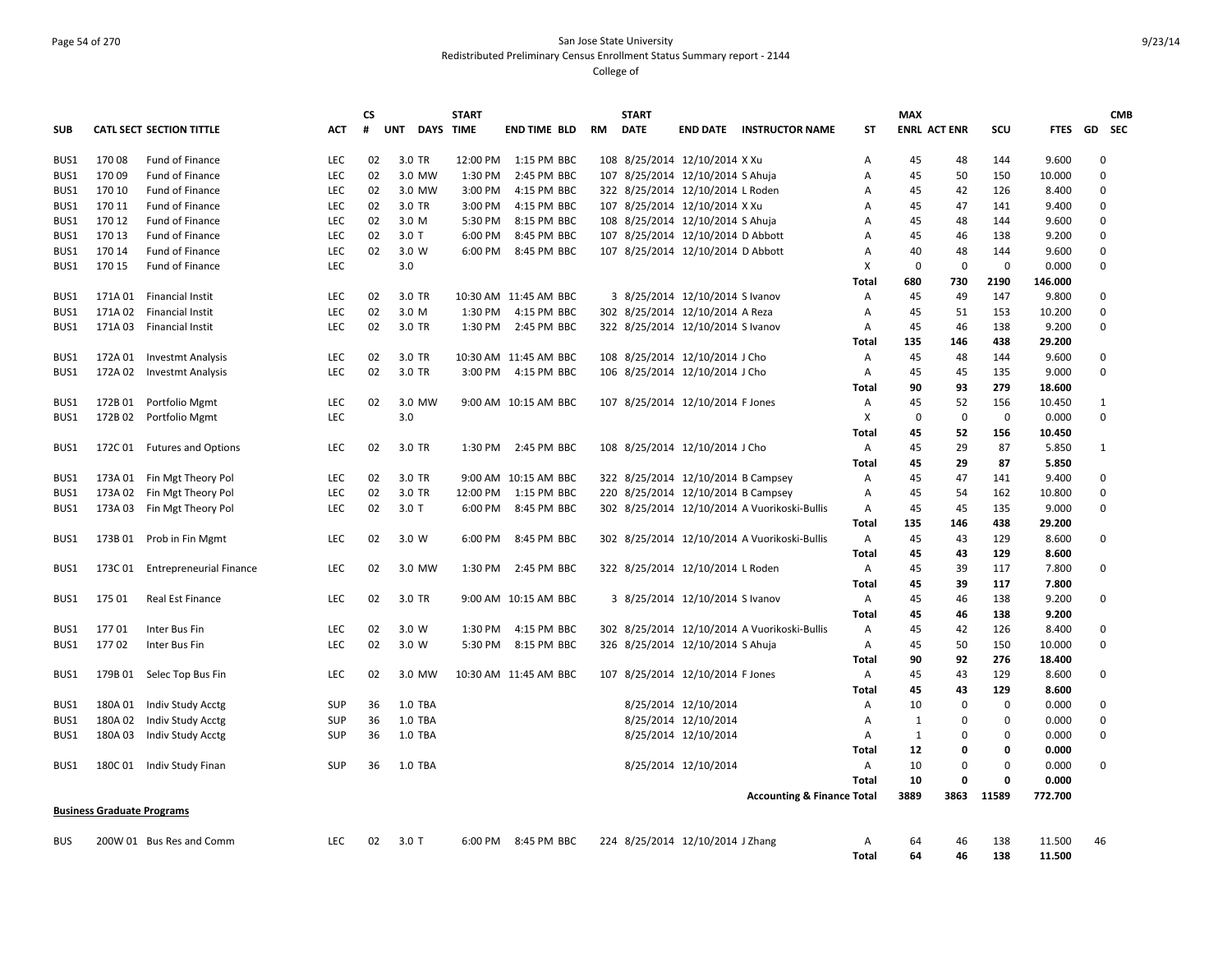# Page 55 of 270 San Jose State University Redistributed Preliminary Census Enrollment Status Summary report - 2144

|            |         |                                 |            | СS |                         | <b>START</b> |                     |    | <b>START</b> |                                    |                                     |                   | <b>MAX</b>          |          |             |                |             | <b>CMB</b> |
|------------|---------|---------------------------------|------------|----|-------------------------|--------------|---------------------|----|--------------|------------------------------------|-------------------------------------|-------------------|---------------------|----------|-------------|----------------|-------------|------------|
| <b>SUB</b> |         | <b>CATL SECT SECTION TITTLE</b> | АСТ        | #  | <b>UNT</b><br>DAYS TIME |              | <b>END TIME BLD</b> | RM | <b>DATE</b>  | <b>END DATE</b>                    | <b>INSTRUCTOR NAME</b>              | <b>ST</b>         | <b>ENRL ACT ENR</b> |          | SCU         | <b>FTES</b>    | GD          | <b>SEC</b> |
|            |         |                                 |            |    |                         |              |                     |    |              |                                    |                                     |                   |                     |          |             |                |             |            |
| <b>BUS</b> | 202 01  | <b>Managing Glob Econ</b>       | <b>LEC</b> | 02 | 3.0 M                   | 6:00 PM      | 8:45 PM BBC         |    |              | 302 8/25/2014 12/10/2014 T Kothari |                                     | $\mathsf{A}$      | 40                  | 44       | 132         | 11.000         | 44          |            |
|            |         |                                 |            |    |                         |              |                     |    |              |                                    |                                     | <b>Total</b>      | 40                  | 44       | 132         | 11.000         |             |            |
| <b>BUS</b> | 210 01  | Devel & Mng People              | LEC        | 02 | 3.0 W                   | 6:00 PM      | 8:45 PM BBC         |    |              | 108 8/25/2014 12/10/2014 P Wells   |                                     | $\mathsf{A}$      | 60                  | 45       | 135         | 11.250         | 45          |            |
|            |         |                                 |            |    |                         |              |                     |    |              |                                    |                                     | Total             | 60                  | 45       | 135         | 11.250         |             |            |
| <b>BUS</b> |         | 220A 01 Fin Stmt Anal for Acnt  | LEC        | 02 | 3.0 TR                  | 12:00 PM     | 4:00 PM BBC         |    |              |                                    | 3 11/6/2014 12/10/2014 M McWilliams | Α<br><b>Total</b> | 40<br>40            | 33<br>33 | 99<br>99    | 8.250<br>8.250 | 33          |            |
| <b>BUS</b> |         | 220D 01 Fin Analysis & Mkt      | LEC        | 02 | 3.0 MW                  | 12:00 PM     | 4:00 PM BBC         |    |              | 3 10/1/2014 11/3/2014 M Pagani     |                                     | $\mathsf{A}$      | 40                  | 32       | 96          | 8.000          | 32          |            |
|            |         |                                 |            |    |                         |              |                     |    |              |                                    |                                     | Total             | 40                  | 32       | 96          | 8.000          |             |            |
| <b>BUS</b> |         | 220H 01 Audit Cncpt/Pract       | <b>LEC</b> | 02 | 3.0 TR                  | 12:00 PM     | 4:00 PM BBC         |    | 3 8/26/2014  | 9/25/2014 J Zhang                  |                                     | $\mathsf{A}$      | 40                  | 29       | 87          | 7.250          | 29          |            |
|            |         |                                 |            |    |                         |              |                     |    |              |                                    |                                     | Total             | 40                  | 29       | 87          | 7.250          |             |            |
| <b>BUS</b> | 220J01  | <b>Bus Comm &amp; Ethics</b>    | <b>LEC</b> | 02 | 3.0 MW                  | 12:00 PM     | 4:00 PM BBC         |    | 3 8/25/2014  |                                    | 9/29/2014 J Bechkoff                | $\overline{A}$    | 40                  | 34       | 102         | 8.500          | 34          |            |
|            |         |                                 |            |    |                         |              |                     |    |              |                                    |                                     | <b>Total</b>      | 40                  | 34       | 102         | 8.500          |             |            |
| <b>BUS</b> | 220P 01 | Tax Indiv Flow Thru             | <b>LEC</b> | 02 | 3.0 TR                  | 12:00 PM     | 4:00 PM BBC         |    | 3 10/2/2014  | 11/4/2014 J Busch                  |                                     | $\mathsf{A}$      | 40                  | 30       | 90          | 7.500          | 30          |            |
|            |         |                                 |            |    |                         |              |                     |    |              |                                    |                                     | <b>Total</b>      | 40                  | 30       | 90          | 7.500          |             |            |
| <b>BUS</b> | 251 01  | Strat Hum Cap Prfm              | LEC        | 02 | 3.0 R                   | 6:00 PM      | 8:45 PM BBC         |    |              | 21 8/25/2014 12/10/2014 S Malos    |                                     | A                 | 40                  | 5        | 15          | 1.250          | 5           |            |
|            |         |                                 |            |    |                         |              |                     |    |              |                                    |                                     | <b>Total</b>      | 40                  | 5        | 15          | 1.250          |             |            |
| <b>BUS</b> | 260 01  | Mgrl Dec Analysis               | <b>LEC</b> | 02 | $3.0$ T                 | 6:00 PM      | 8:45 PM BBC         |    |              | 22 8/25/2014 12/10/2014 H Chen     |                                     | $\overline{A}$    | 40                  | 27       | 81          | 6.750          | 27          |            |
| <b>BUS</b> | 260 02  | <b>Mgrl Dec Analysis</b>        | <b>LEC</b> | 02 | 3.0 W                   | 6:00 PM      | 8:45 PM BBC         |    |              | 21 8/25/2014 12/10/2014 H Chen     |                                     | A                 | 40                  | 31       | 93          | 7.750          | 31          |            |
|            |         |                                 |            |    |                         |              |                     |    |              |                                    |                                     | Total             | 80                  | 58       | 174         | 14.500         |             |            |
| <b>BUS</b> | 270 01  | <b>Financial Mgmt</b>           | <b>LEC</b> | 02 | 3.0 W                   | 6:00 PM      | 8:45 PM BBC         |    |              | 22 8/25/2014 12/10/2014 E Webb     |                                     | Α                 | 40                  | 23       | 69          | 5.750          | 23          |            |
| <b>BUS</b> | 270 02  | <b>Financial Mgmt</b>           | <b>LEC</b> | 02 | 3.0 M                   | 6:00 PM      | 8:45 PM BBC         |    |              | 21 8/25/2014 12/10/2014 A Reza     |                                     | $\overline{A}$    | 40                  | 22       | 66          | 5.500          | 22          |            |
|            |         |                                 |            |    |                         |              |                     |    |              |                                    |                                     | <b>Total</b>      | 80                  | 45       | 135         | 11.250         |             |            |
| <b>BUS</b> | 28003   | Op & Supply Chain Mgt           | <b>LEC</b> | 02 | $3.0$ T                 | 6:00 PM      | 8:45 PM BBC         |    |              | 205 8/25/2014 12/10/2014 M Zhou    |                                     | $\mathsf{A}$      | 40                  | 21       | 63          | 5.250          | 21          |            |
| <b>BUS</b> | 280 04  | Op & Supply Chain Mgt           | <b>LEC</b> | 02 | 3.0 M                   | 6:00 PM      | 8:45 PM BBC         |    |              | 22 8/25/2014 12/10/2014 M Zhou     |                                     | $\mathsf{A}$      | 40                  | 23       | 69          | 5.750          | 23          |            |
|            |         |                                 |            |    |                         |              |                     |    |              |                                    |                                     | <b>Total</b>      | 80                  | 44       | 132         | 11.000         |             |            |
| <b>BUS</b> | 283 01  | Entrepreneurship                | <b>LEC</b> | 02 | 3.0 R                   | 3:00 PM      | 5:45 PM BBC         |    |              | 302 8/25/2014 12/10/2014 X Quan    |                                     | A                 | 40                  | 6        | 18          | 1.500          | 6           |            |
|            |         |                                 |            |    |                         |              |                     |    |              |                                    |                                     | <b>Total</b>      | 40                  | 6        | 18          | 1.500          |             |            |
| <b>BUS</b> | 297D 01 | Spec Topics Bus Adm             | <b>LEC</b> | 02 | 3.0 F                   | 6:00 PM      | 8:45 PM BBC         |    |              | 22 8/25/2014 12/10/2014 G Castro   |                                     | A                 | 40                  | 12       | 36          | 3.000          | 12          |            |
| <b>BUS</b> | 297D 02 | Spec Topics Bus Adm             | <b>LEC</b> |    | 3.0                     |              |                     |    |              |                                    |                                     | Х                 | $\mathbf 0$         | $\Omega$ | 0           | 0.000          | $\mathbf 0$ |            |
| <b>BUS</b> | 297D03  | Spec Topics Bus Adm             | <b>LEC</b> |    | 3.0                     |              |                     |    |              |                                    |                                     | X                 | $\mathbf 0$         | 0        | $\mathbf 0$ | 0.000          | $\mathbf 0$ |            |
|            |         |                                 |            |    |                         |              |                     |    |              |                                    |                                     | Total             | 40                  | 12       | 36          | 3.000          |             |            |
| <b>BUS</b> | 298 01  | Ind Study Prob                  | SUP        | 24 | 3.0 TBA                 |              |                     |    |              | 8/25/2014 12/10/2014               |                                     | A                 | -1                  | 0        | $\mathbf 0$ | 0.000          | $\mathbf 0$ |            |
| <b>BUS</b> | 298 02  | Ind Study Prob                  | SUP        | 24 | 3.0 TBA                 |              |                     |    |              | 8/25/2014 12/10/2014               |                                     | $\mathsf{A}$      | $\mathbf{1}$        | 0        | 0           | 0.000          | 0           |            |
| <b>BUS</b> | 298 03  | Ind Study Prob                  | <b>SUP</b> | 24 | 1.0 TBA                 |              |                     |    |              | 8/25/2014 12/10/2014               |                                     | A                 | $\overline{2}$      | $\Omega$ | 0           | 0.000          | $\mathbf 0$ |            |
|            |         |                                 |            |    |                         |              |                     |    |              |                                    |                                     | Total             | 4                   | 0        | 0           | 0.000          |             |            |
| <b>BUS</b> | 298101  | Applied Internship              | <b>SUP</b> | 48 | 1.0 TBA                 |              |                     |    |              | 8/25/2014 12/10/2014 M Pagani      |                                     | $\overline{A}$    | 5                   | 3        | 3           | 0.250          | 3           |            |
|            |         |                                 |            |    |                         |              |                     |    |              |                                    |                                     | <b>Total</b>      | 5                   | 3        | 3           | 0.250          |             |            |
|            |         |                                 |            |    |                         |              |                     |    |              |                                    | ess Graduate Programs Total         |                   | 733                 | 466      | 1392        | 116.000        |             |            |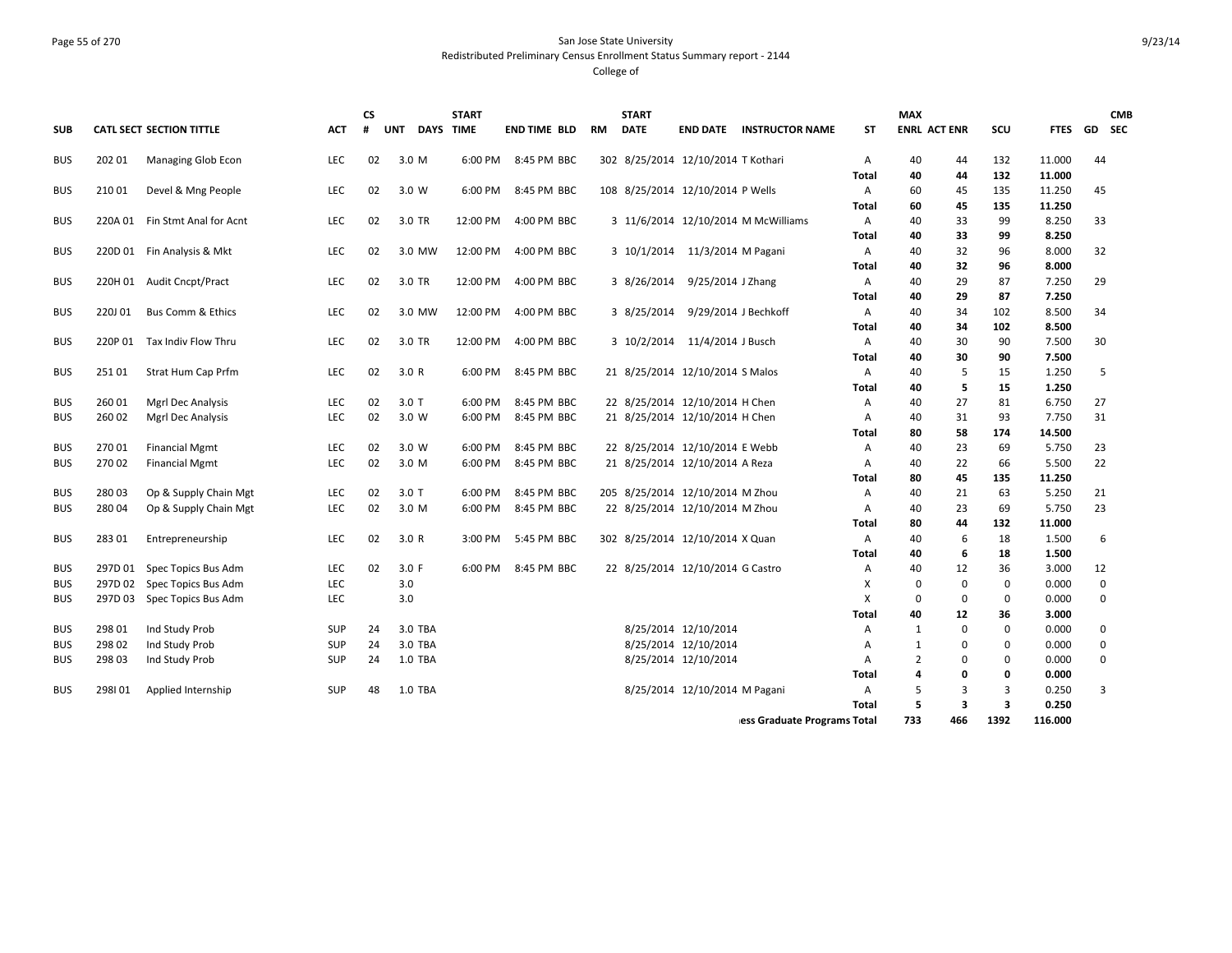### Page 56 of 270 San Jose State University Redistributed Preliminary Census Enrollment Status Summary report - 2144

|             |         |                                 |            | <b>CS</b> |               | <b>START</b> |                       |    | <b>START</b> |                                     |                                      |              | <b>MAX</b> |                     |              |         |              | <b>CMB</b>  |
|-------------|---------|---------------------------------|------------|-----------|---------------|--------------|-----------------------|----|--------------|-------------------------------------|--------------------------------------|--------------|------------|---------------------|--------------|---------|--------------|-------------|
| <b>SUB</b>  |         | <b>CATL SECT SECTION TITTLE</b> | <b>ACT</b> | #         | UNT DAYS TIME |              | <b>END TIME BLD</b>   | RM | <b>DATE</b>  |                                     | <b>END DATE INSTRUCTOR NAME</b>      | ST           |            | <b>ENRL ACT ENR</b> | scu          |         | FTES GD SEC  |             |
|             |         | Global Innovation & Leadership  |            |           |               |              |                       |    |              |                                     |                                      |              |            |                     |              |         |              |             |
| BUS5        | 1601    | Intro Lrdshp & Innov            | LEC        | 02        | 3.0 R         | 6:00 PM      | 8:45 PM BBC           |    |              | 323 8/25/2014 12/10/2014 R Pollard  |                                      | Α            | 45         | 26                  | 78           | 5.250   | $\mathbf{1}$ |             |
|             |         |                                 |            |           |               |              |                       |    |              |                                     |                                      | Total        | 45         | 26                  | 78           | 5.250   |              |             |
| BUS5        | 140 01  | Fund of Oper Mgmt               | <b>LEC</b> | 02        | 3.0 MW        | 12:00 PM     | 1:15 PM BBC           |    |              | 324 8/25/2014 12/10/2014 R Kepple   |                                      | А            | 45         | 48                  | 144          | 9.600   | $\Omega$     |             |
| BUS5        | 140 02  | Fund of Oper Mgmt               | <b>LEC</b> | 02        | $3.0$ T       | 6:00 PM      | 8:45 PM BBC           |    |              | 104 8/25/2014 12/10/2014 D Gilliss  |                                      | A            | 45         | 46                  | 138          | 9.200   | $\Omega$     |             |
| BUS5        | 140 03  | Fund of Oper Mgmt               | LEC        | 02        | 3.0 M         | 6:00 PM      | 8:45 PM BBC           |    |              | 220 8/25/2014 12/10/2014 X Qi       |                                      | А            | 45         | 47                  | 141          | 9.450   | 1            |             |
| BUS5        | 14004   | Fund of Oper Mgmt               | LEC        | 02        | 3.0 TR        | 12:00 PM     | 1:15 PM BBC           |    |              | 324 8/25/2014 12/10/2014 D Gilliss  |                                      | А            | 45         | 47                  | 141          | 9.400   | $\mathbf 0$  |             |
| BUS5        | 140 05  | Fund of Oper Mgmt               | LEC        | 02        | 3.0 F         |              | 9:30 AM 12:15 PM BBC  |    |              | 102 8/25/2014 12/10/2014 D Bentley  |                                      | А            | 45         | 45                  | 135          | 9.000   | 0            |             |
| BUS5        | 140 06  | Fund of Oper Mgmt               | LEC        | 02        | 3.0 R         | 6:00 PM      | 8:45 PM BBC           |    |              | 222 8/25/2014 12/10/2014 R Salstrom |                                      | А            | 45         | 47                  | 141          | 9.400   | $\Omega$     |             |
| BUS5        | 140 07  | Fund of Oper Mgmt               | LEC        | 02        | 3.0 TR        | 7:30 AM      | 8:45 AM BBC           |    |              | 326 8/25/2014 12/10/2014 J Marino   |                                      | A            | 45         | 51                  | 153          | 10.200  | $\Omega$     |             |
| BUS5        | 140 08  | Fund of Oper Mgmt               | LEC        | 02        | 3.0 MW        | 7:30 AM      | 8:45 AM BBC           |    |              | 226 8/25/2014 12/10/2014 R Kepple   |                                      | А            | 45         | 43                  | 129          | 8.600   | $\Omega$     |             |
| BUS5        | 140 09  | Fund of Oper Mgmt               | LEC        | 02        | 3.0 TR        | 1:30 PM      | 2:45 PM BBC           |    |              | 204 8/25/2014 12/10/2014 D Gilliss  |                                      | А            | 120        | 121                 | 363          | 24.200  | $\Omega$     |             |
| BUS5        | 140 10  | Fund of Oper Mgmt               | LEC        | 02        | 3.0 MW        |              | 10:30 AM 11:45 AM BBC |    |              | 226 8/25/2014 12/10/2014 G Mathur   |                                      | А            | 45         | 47                  | 141          | 9.400   | $\Omega$     |             |
| BUS5        | 140 11  | Fund of Oper Mgmt               | LEC        | 02        | 3.0 MW        |              | 9:00 AM 10:15 AM BBC  |    |              | 226 8/25/2014 12/10/2014 G Mathur   |                                      | A            | 45         | 44                  | 132          | 8.800   | $\Omega$     |             |
| BUS5        | 140 12  | Fund of Oper Mgmt               | LEC        | 02        | 3.0 TR        |              | 10:30 AM 11:45 AM BBC |    |              | 102 8/25/2014 12/10/2014 X Qi       |                                      | А            | 45         | 48                  | 144          | 9.600   | $\Omega$     |             |
| BUS5        | 140 13  | Fund of Oper Mgmt               | LEC        | 02        | 3.0 R         | 3:00 PM      | 5:45 PM BBC           |    |              | 204 8/25/2014 12/10/2014 R Salstrom |                                      | Α            | 120        | 116                 | 348          | 23.200  | 0            |             |
|             |         |                                 |            |           |               |              |                       |    |              |                                     |                                      | Total        | 735        | 750                 | 2250         | 150.050 |              |             |
| BUS5        | 14101   | <b>Materials Mgt</b>            | LEC        | 02        | 3.0 MW        | 7:30 AM      | 8:45 AM BBC           |    |              | 326 8/25/2014 12/10/2014 J Marino   |                                      | Α            | 45         | 48                  | 144          | 9.650   | $\mathbf{1}$ |             |
|             |         |                                 |            |           |               |              |                       |    |              |                                     |                                      | Total        | 45         | 48                  | 144          | 9.650   |              |             |
| BUS5        | 142 01  | <b>Total Quality Mgmt</b>       | LEC        | 02        | 3.0 MW        | 7:30 AM      | 8:45 AM BBC           |    |              | 220 8/25/2014 12/10/2014 D Bentley  |                                      |              | 45         | 39                  | 117          | 7.800   | 0            |             |
| BUS5        | 142 02  | <b>Total Quality Mgmt</b>       | LEC        | 02        | 3.0 MW        |              | 9:00 AM 10:15 AM BBC  |    |              | 220 8/25/2014 12/10/2014 D Bentley  |                                      |              | 45         | 46                  | 138          | 9.200   | 0            |             |
|             |         |                                 |            |           |               |              |                       |    |              |                                     |                                      | Total        | 90         | 85                  | 255          | 17.000  |              |             |
| BUS5        | 144 01  | <b>Supply Chain Mgmt</b>        | LEC        | 02        | 3.0 MW        | 1:30 PM      | 2:45 PM BBC           |    |              | 326 8/25/2014 12/10/2014 M Zhou     |                                      | А            | 45         | 42                  | 126          | 8.400   | 0            |             |
| BUS5        | 144 02  | Supply Chain Mgmt               | LEC        | 02        | 3.0 W         | 6:00 PM      | 8:45 PM BBC           |    |              | 3 8/25/2014 12/10/2014 M Zhou       |                                      | Α            | 45         | 42                  | 126          | 8.450   | $\mathbf{1}$ |             |
|             |         |                                 |            |           |               |              |                       |    |              |                                     |                                      | Total        | 90         | 84                  | 252          | 16.850  |              |             |
| BUS5        | 146 01  | <b>Project Management</b>       | LEC        | 02        | 3.0 F         |              | 9:30 AM 12:15 PM BBC  |    |              | 302 8/25/2014 12/10/2014 G Mathur   |                                      | Α            | 45         | 46                  | 138          | 9.200   | $\Omega$     |             |
|             |         |                                 |            |           |               |              |                       |    |              |                                     |                                      | Total        | 45         | 46                  | 138          | 9.200   |              |             |
| BUS5        | 14701   | Servic Oper Mgmt                | LEC        | 02        | 3.0 TR        |              | 9:00 AM 10:15 AM BBC  |    |              | 102 8/25/2014 12/10/2014 X Qi       |                                      | Α            | 45         | 37                  | 111          | 7.400   | 0            | C           |
| HSPM        | 14701   | Servic Oper Mgmt                | LEC        | 02        | 3.0 TR        |              | 9:00 AM 10:15 AM BBC  |    |              | 102 8/25/2014 12/10/2014 X Qi       |                                      | А            | 0          | $\Omega$            | $\mathbf{0}$ | 0.000   | $\mathbf{0}$ | C           |
|             |         |                                 |            |           |               |              |                       |    |              |                                     |                                      | Total        | 45         | 37                  | 111          | 7.400   |              |             |
| BUS5        | 162 01  | Intl & Compar Mgmt              | LEC        | 02        | 3.0 MW        | 12:00 PM     | 1:15 PM BBC           |    |              | 226 8/25/2014 12/10/2014 T Shirley  |                                      | Α            | 40         | 40                  | 120          | 8.000   | 0            |             |
| BUS5        | 162 02  | Intl & Compar Mgmt              | LEC        | 02        | 3.0 MW        | 1:30 PM      | 2:45 PM BBC           |    |              | 226 8/25/2014 12/10/2014 T Shirley  |                                      | Α            | 40         | 40                  | 120          | 8.000   | $\Omega$     |             |
| BUS5        | 162 03  | Intl & Compar Mgmt              | LEC        | 02        | 3.0 R         | 6:00 PM      | 8:45 PM BBC           |    |              |                                     | 104 8/25/2014 12/10/2014 W Van Hooff | A            | 40         | 41                  | 123          | 8.200   | $\Omega$     |             |
|             |         |                                 |            |           |               |              |                       |    |              |                                     |                                      | Total        | 120        | 121                 | 363          | 24.200  |              |             |
| BUS5        | 165A 01 | Global Leadership               | LEC        | 02        | 3.0 W         | 3:00 PM      | 5:45 PM BBC           |    |              | 323 8/25/2014 12/10/2014 G Lester   |                                      | Α            | 40         | 34                  | 102          | 6.800   | $\mathbf 0$  |             |
|             |         |                                 |            |           |               |              |                       |    |              |                                     |                                      | Total        | 40         | 34                  | 102          | 6.800   |              |             |
| BUS5        | 16701   | <b>Managing Envir Iss</b>       | LEC        | 02        | 3.0 TR        | 12:00 PM     | 1:15 PM BBC           |    |              | 326 8/25/2014 12/10/2014 I Cohen    |                                      | Α            | 45         | 33                  | 99           | 6.600   | $\mathbf 0$  | C           |
| <b>ENVS</b> | 16701   | <b>Managing Envir Iss</b>       | LEC        | 02        | 3.0 TR        | 12:00 PM     | 1:15 PM BBC           |    |              | 326 8/25/2014 12/10/2014 I Cohen    |                                      | Α            | 0          | $\Omega$            | 0            | 0.000   | $\mathbf{0}$ | $\ast$<br>C |
|             |         |                                 |            |           |               |              |                       |    |              |                                     |                                      | Total        | 45         | 33                  | 99           | 6.600   |              |             |
| BUS5        | 18101   | Intro to Entrepreneurshp        | LEC        | 02        | 3.0 TR        |              | 10:30 AM 11:45 AM BBC |    |              | 320 8/25/2014 12/10/2014 X Quan     |                                      | Α            | 45         | 42                  | 126          | 8.400   | 0            |             |
| BUS5        | 18102   | Intro to Entrepreneurshp        | LEC        | 02        | $3.0$ T       | 3:00 PM      | 5:45 PM BBC           |    |              | 102 8/25/2014 12/10/2014 X Quan     |                                      | А            | 45         | 31                  | 93           | 6.200   | 0            |             |
| BUS5        | 18103   | Intro to Entrepreneurshp        | LEC        | 02        | 3.0 TR        | 12:00 PM     | 1:15 PM BBC           |    |              | 226 8/25/2014 12/10/2014 S Pruthi   |                                      | Α            | 45         | 28                  | 84           | 5.600   | $\Omega$     |             |
|             |         |                                 |            |           |               |              |                       |    |              |                                     |                                      | <b>Total</b> | 135        | 101                 | 303          | 20.200  |              |             |
| BUS5        | 18301   | Global Entreneurship            | LEC        | 02        | 3.0 TR        |              | 10:30 AM 11:45 AM BBC |    |              | 226 8/25/2014 12/10/2014 S Pruthi   |                                      | Α            | 45         | 33                  | 99           | 6.600   | $\Omega$     |             |
|             |         |                                 |            |           |               |              |                       |    |              |                                     |                                      | <b>Total</b> | 45         | 33                  | 99           | 6.600   |              |             |
| BUS5        | 186S 01 | Current Issues in Entrep        | LEC        | 02        | 3.0 M         | 6:00 PM      | 8:45 PM BBC           |    |              | 102 8/25/2014 12/10/2014 A Basu     |                                      | Α            | 45         | 14                  | 42           | 2.800   | $\Omega$     |             |
|             |         |                                 |            |           |               |              |                       |    |              |                                     |                                      |              |            |                     |              |         |              |             |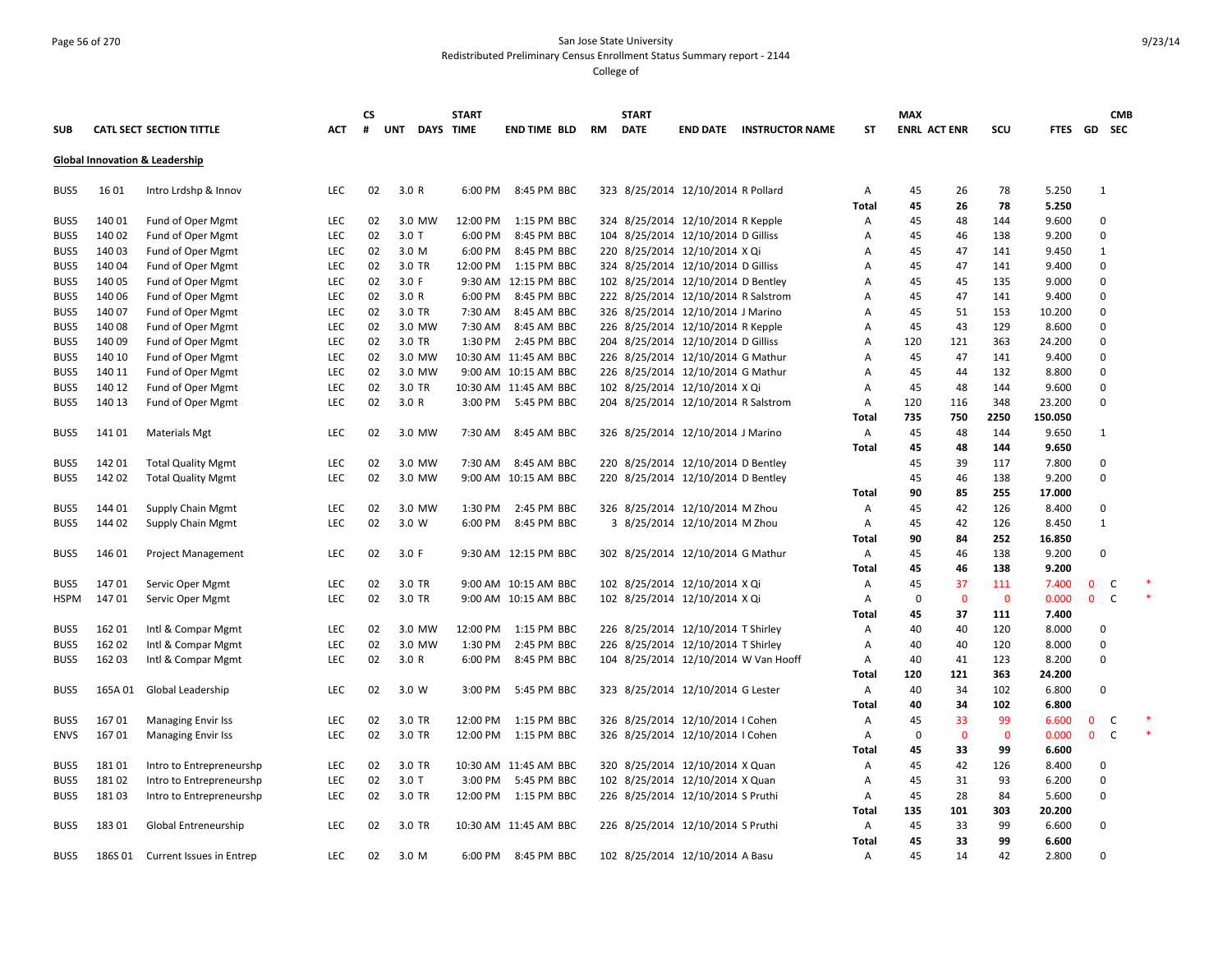# Page 57 of 270 San Jose State University Redistributed Preliminary Census Enrollment Status Summary report - 2144

College of

|            |        |                                 |            | <b>CS</b> |                           | <b>START</b> |                       |           | <b>START</b> |                                    |                                      |       | <b>MAX</b>          |              |        |             |    | <b>CMB</b> |
|------------|--------|---------------------------------|------------|-----------|---------------------------|--------------|-----------------------|-----------|--------------|------------------------------------|--------------------------------------|-------|---------------------|--------------|--------|-------------|----|------------|
| <b>SUB</b> |        | <b>CATL SECT SECTION TITTLE</b> | <b>ACT</b> |           | <b>DAYS</b><br><b>UNT</b> | <b>TIME</b>  | <b>END TIME BLD</b>   | <b>RM</b> | <b>DATE</b>  | <b>END DATE</b>                    | <b>INSTRUCTOR NAME</b>               | ST    | <b>ENRL ACT ENR</b> |              | scu    | <b>FTES</b> | GD | <b>SEC</b> |
|            |        |                                 |            |           |                           |              |                       |           |              |                                    |                                      | Total | 45                  | 14           | 42     | 2.800       |    |            |
| BUS5       | 18701  | <b>Global Dimensn Bus</b>       | <b>LEC</b> | 02        | 3.0 MW                    |              | 9:00 AM 10:15 AM BBC  |           |              | 102 8/25/2014 12/10/2014 T Kothari |                                      | A     | 45                  | 45           | 135    | 9.000       | 0  |            |
| BUS5       | 18702  | <b>Global Dimensn Bus</b>       | <b>LEC</b> | 02        | 3.0 TR                    |              | 9:00 AM 10:15 AM BBC  |           |              | 202 8/25/2014 12/10/2014 S Francis |                                      | A     | 120                 | 119          | 357    | 23.800      | 0  |            |
| BUS5       | 18703  | <b>Global Dimensn Bus</b>       | LEC        | 02        | 3.0 TBA                   |              |                       |           |              | 8/25/2014 12/10/2014 A Rao         |                                      | A     | 45                  | 43           | 129    | 8.600       | 0  |            |
| BUS5       | 18704  | <b>Global Dimensn Bus</b>       | <b>LEC</b> | 02        | 3.0 TBA                   |              |                       |           |              | 8/25/2014 12/10/2014 A Rao         |                                      | A     | 120                 | 113          | 339    | 22.600      | 0  |            |
| BUS5       | 18705  | <b>Global Dimensn Bus</b>       | LEC        | 02        | 3.0 TBA                   |              |                       |           |              | 8/25/2014 12/10/2014 A Osland      |                                      | A     | 45                  | 54           | 162    | 10.800      | 0  |            |
| BUS5       | 18706  | <b>Global Dimensn Bus</b>       | <b>LEC</b> | 02        | 3.0 MW                    |              | 10:30 AM 11:45 AM BBC |           |              | 102 8/25/2014 12/10/2014 T Kothari |                                      | A     | 45                  | 45           | 135    | 9.000       | 0  |            |
| BUS5       | 18707  | <b>Global Dimensn Bus</b>       | <b>LEC</b> | 02        | 3.0 W                     | 6:00 PM      | 8:45 PM BBC           |           |              | 220 8/25/2014 12/10/2014 K Perry   |                                      | A     | 45                  | 44           | 132    | 8.800       | 0  |            |
| BUS5       | 18708  | <b>Global Dimensn Bus</b>       | LEC        | 02        | 3.0 TBA                   |              |                       |           |              | 8/25/2014 12/10/2014 A Osland      |                                      | A     | 45                  | 55           | 165    | 11.000      | 0  |            |
| BUS5       | 18709  | <b>Global Dimensn Bus</b>       | LEC        | 02        | 3.0 TBA                   |              |                       |           |              | 8/25/2014 12/10/2014 A Osland      |                                      | A     | 45                  | 54           | 162    | 10.800      | 0  |            |
| BUS5       | 187 10 | <b>Global Dimensn Bus</b>       | LEC        | 02        | 3.0 TR                    |              | 10:30 AM 11:45 AM BBC |           |              | 326 8/25/2014 12/10/2014 I Yang    |                                      | A     | 45                  | 50           | 150    | 10.000      | 0  |            |
| BUS5       | 187 11 | <b>Global Dimensn Bus</b>       | LEC        | 02        | 3.0 TR                    | 3:00 PM      | 4:15 PM CL            |           |              | 202 8/25/2014 12/10/2014 I Yang    |                                      | А     | 45                  | 49           | 147    | 9.800       | 0  |            |
| BUS5       | 187 12 | <b>Global Dimensn Bus</b>       | LEC        | 02        | 3.0 R                     | 3:00 PM      | 5:45 PM BBC           |           |              |                                    | 103 8/25/2014 12/10/2014 W Van Hooff | А     | 45                  | 17           | 51     | 3.400       | 0  |            |
|            |        |                                 |            |           |                           |              |                       |           |              |                                    |                                      | Total | 690                 | 688          | 2064   | 137.600     |    |            |
|            |        |                                 |            |           |                           |              |                       |           |              |                                    | Clabel lanensten 0 Leadership Tetal  |       | 334 F               | <b>3400.</b> | $\sim$ | 122222      |    |            |

**Global Innovation & Leadership Total 2215 2100 6300 420.200**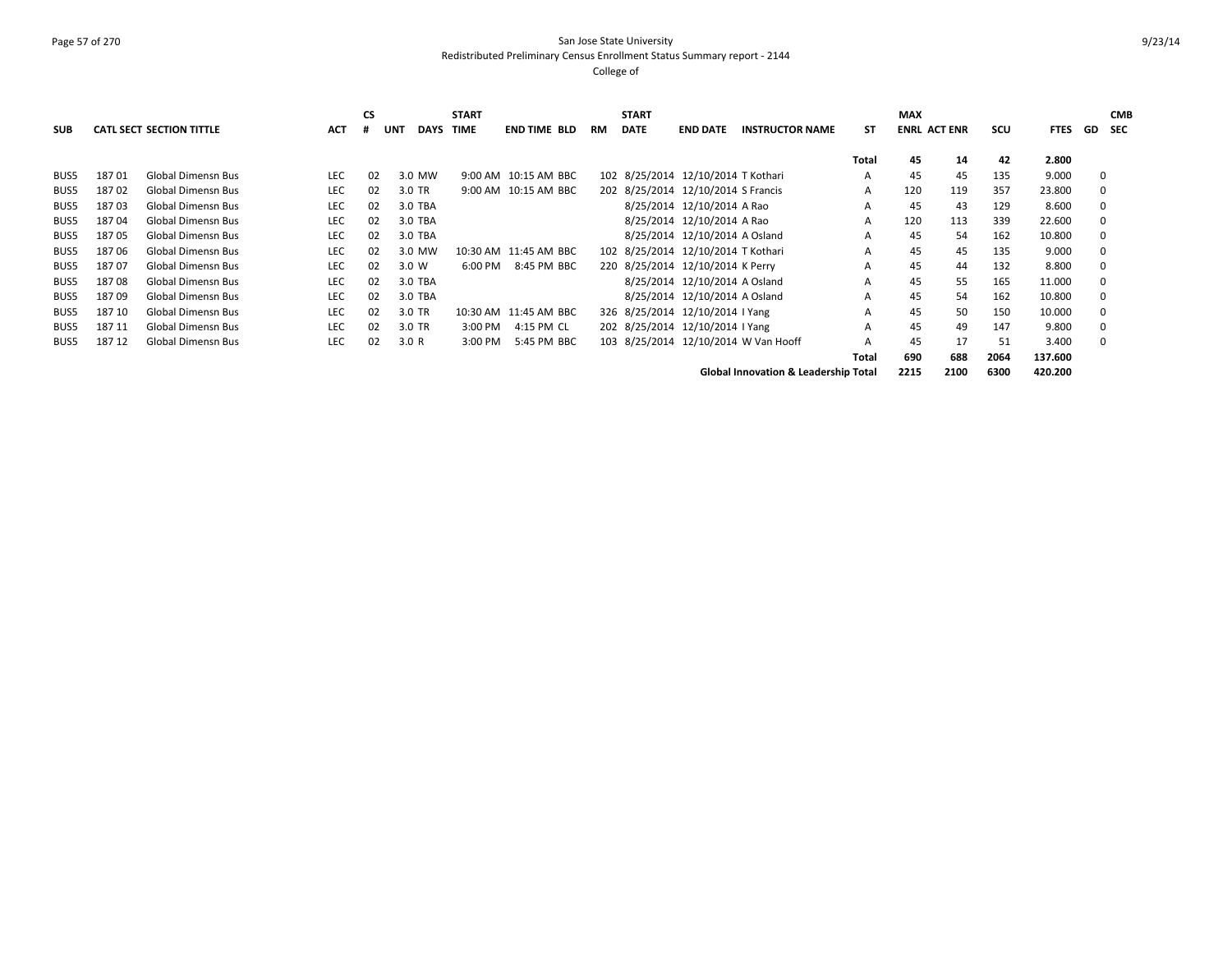## Page 58 of 270 San Jose State University Redistributed Preliminary Census Enrollment Status Summary report - 2144

|            |         |                                       |            | <b>CS</b> |                                | <b>START</b> |                       |           | <b>START</b> |                                                                        |                                              |              | <b>MAX</b>          |           |             |                  |                  | <b>CMB</b> |
|------------|---------|---------------------------------------|------------|-----------|--------------------------------|--------------|-----------------------|-----------|--------------|------------------------------------------------------------------------|----------------------------------------------|--------------|---------------------|-----------|-------------|------------------|------------------|------------|
| <b>SUB</b> |         | <b>CATL SECT SECTION TITTLE</b>       | <b>ACT</b> | #         | <b>UNT</b><br><b>DAYS TIME</b> |              | <b>END TIME BLD</b>   | <b>RM</b> | <b>DATE</b>  | <b>END DATE</b>                                                        | <b>INSTRUCTOR NAME</b>                       | <b>ST</b>    | <b>ENRL ACT ENR</b> |           | SCU         | FTES GD SEC      |                  |            |
|            |         | <b>Management Information Systems</b> |            |           |                                |              |                       |           |              |                                                                        |                                              |              |                     |           |             |                  |                  |            |
|            |         |                                       |            |           |                                |              |                       |           |              |                                                                        |                                              |              |                     |           |             |                  |                  |            |
| BUS4       | 91L01   | Comp Tools for Bus                    | LEC        | 01        | 1.0 M                          | 6:00 PM      | 7:15 PM BBC           | 301       |              | 9/8/2014 11/10/2014 M Splane                                           |                                              | Α            | 45                  | 45        | 45          | 3.000            | $\mathbf 0$      |            |
| BUS4       | 91L02   | Comp Tools for Bus                    | LEC        | 01        | 1.0 M                          | 7:30 PM      | 8:45 PM BBC           | 301       |              | 9/8/2014 11/10/2014 M Splane                                           |                                              | A            | 45                  | 44        | 44          | 2.933            | $\mathbf 0$      |            |
| BUS4       | 91L03   | Comp Tools for Bus                    | LEC        | 01        | 1.0 M                          | 1:30 PM      | 2:45 PM BBC           | 301       |              | 9/8/2014 11/10/2014 M Splane                                           |                                              | A            | 45                  | 44        | 44          | 2.933            | $\mathbf 0$      |            |
| BUS4       | 91L04   | Comp Tools for Bus                    | LEC        | 01        | 1.0 M                          | 3:00 PM      | 4:15 PM BBC           | 301       |              | 9/8/2014 11/10/2014 M Splane                                           |                                              | A            | 45                  | 45        | 45          | 3.000            | $\mathbf 0$      |            |
| BUS4       | 91L05   | Comp Tools for Bus                    | LEC        | 01        | $1.0$ T                        | 1:30 PM      | 2:45 PM BBC           | 301       |              | 9/9/2014 11/18/2014 M Splane                                           |                                              | A            | 45                  | 45        | 45          | 3.000            | $\pmb{0}$        |            |
| BUS4       | 91L06   | Comp Tools for Bus                    | <b>LEC</b> | 01        | $1.0$ T                        | 3:00 PM      | 4:15 PM BBC           | 301       |              | 9/9/2014 11/18/2014 M Splane                                           |                                              | A            | 45                  | 44        | 44          | 2.933            | $\mathbf 0$      |            |
| BUS4       | 91L 07  | Comp Tools for Bus                    | LEC        | 01        | $1.0$ T                        | 6:00 PM      | 7:15 PM BBC           | 301       |              | 9/9/2014 11/18/2014 P Kwan                                             |                                              | A            | 45                  | 44        | 44          | 2.933            | $\mathbf 0$      |            |
| BUS4       | 91L08   | Comp Tools for Bus                    | LEC        | 01        | $1.0$ T                        | 7:30 PM      | 8:45 PM BBC           | 301       |              | 9/9/2014 11/18/2014 P Kwan                                             |                                              | A            | 45                  | 44        | 44          | 2.950            | $1\,$            |            |
| BUS4       | 91L09   | Comp Tools for Bus                    | LEC        | 01        | 1.0 W                          | 1:30 PM      | 2:45 PM BBC           |           |              | 301 9/10/2014 11/12/2014 M Splane                                      |                                              | Α            | 45                  | 43        | 43          | 2.867            | $\mathbf 0$      |            |
| BUS4       | 91L 10  | Comp Tools for Bus                    | LEC        | 01        | 1.0 W                          | 3:00 PM      | 4:15 PM BBC           |           |              | 301 9/10/2014 11/12/2014 M Splane                                      |                                              | Α            | 45                  | 46        | 46          | 3.067            | $\mathbf 0$      |            |
| BUS4       | 91L 11  | Comp Tools for Bus                    | LEC        | 01        | 1.0 R                          | 1:30 PM      | 2:45 PM BBC           |           |              | 305 9/11/2014 11/13/2014 M Splane                                      |                                              | Α            | 45                  | 23        | 23          | 1.533            | $\mathbf 0$      |            |
| BUS4       | 91L 12  | Comp Tools for Bus                    | LEC        |           | 1.0                            |              |                       |           |              |                                                                        |                                              | X            | 0                   | $\pmb{0}$ | $\mathbf 0$ | 0.000            | $\mathbf 0$      |            |
| BUS4       | 91L 13  | Comp Tools for Bus                    | LEC        | 01        | 1.0 R                          | 3:00 PM      | 4:15 PM BBC           |           |              | 305 9/11/2014 11/13/2014 M Splane                                      |                                              | A            | 45                  | 26        | 26          | 1.733            | $\mathbf 0$      |            |
|            |         |                                       |            |           |                                |              |                       |           |              |                                                                        |                                              | <b>Total</b> | 540                 | 493       | 493         | 32.883           |                  |            |
| BUS4       | 92 01   | Intro Bus Prog                        | SEM        | 04        | 3.0 MW                         |              | 10:30 AM 11:45 AM BBC |           |              | 305 8/25/2014 12/10/2014 N Aggarwal                                    |                                              | Α            | 45                  | 44        | 132         | 8.800            | $\mathbf 0$      |            |
| BUS4       | 92 02   | Intro Bus Prog                        | SEM        | 04        | 3.0 MW                         | 12:00 PM     | 1:15 PM BBC           |           |              | 305 8/25/2014 12/10/2014 N Aggarwal                                    |                                              | Α            | 45                  | 44        | 132         | 8.800            | $\mathbf 0$      |            |
| BUS4       | 92 03   | Intro Bus Prog                        | SEM        | 04        | 3.0 MW                         | 3:00 PM      | 4:15 PM BBC           |           |              | 305 8/25/2014 12/10/2014 N Aggarwal                                    |                                              | Α            | 45                  | 41        | 123         | 8.200            | $\mathbf 0$      |            |
|            |         |                                       |            |           |                                |              |                       |           |              |                                                                        |                                              | Total        | 135                 | 129       | 387         | 25.800           |                  |            |
| BUS4       | 110A 01 | Fund Mgmt Info Sys                    | SEM        | 04        | 3.0 TR                         |              | 9:00 AM 10:15 AM BBC  |           |              | 305 8/25/2014 12/10/2014 L Albert<br>305 8/25/2014 12/10/2014 L Albert |                                              | Α            | 60                  | 58        | 174         | 11.600           | 0<br>$\mathbf 0$ |            |
| BUS4       | 110A 02 | Fund Mgmt Info Sys                    | SEM        | 04        | 3.0 TR                         | 12:00 PM     | 1:15 PM BBC           |           |              |                                                                        |                                              | Α<br>Total   | 60<br>120           | 55<br>113 | 165<br>339  | 11.000<br>22.600 |                  |            |
| BUS4       | 110B 01 | Sys Analysis & Design                 | SEM        | 04        | 3.0 MW                         |              | 9:00 AM 10:15 AM BBC  |           |              | 103 8/25/2014 12/10/2014 R Burkhard                                    |                                              | Α            | 45                  | 49        | 147         | 9.800            | 0                |            |
| BUS4       | 110B 02 | Sys Analysis & Design                 | SEM        | 04        | 3.0 MW                         |              | 10:30 AM 11:45 AM BBC |           |              | 103 8/25/2014 12/10/2014 R Burkhard                                    |                                              | Α            | 45                  | 48        | 144         | 9.600            | $\mathbf 0$      |            |
| BUS4       | 110B03  | Sys Analysis & Design                 | SEM        | 04        | $3.0$ T                        | 3:00 PM      | 5:45 PM BBC           |           |              | 103 8/25/2014 12/10/2014 R Burkhard                                    |                                              | Α            | 45                  | 49        | 147         | 9.800            | $\mathbf 0$      |            |
|            |         |                                       |            |           |                                |              |                       |           |              |                                                                        |                                              | Total        | 135                 | 146       | 438         | 29.200           |                  |            |
| BUS4       | 111 01  | Networking & Data Communics           | SEM        | 04        | 3.0 MW                         | 12:00 PM     | 1:15 PM BBC           |           |              | 204 8/25/2014 12/10/2014 S Dhar                                        |                                              | Α            | 45                  | 47        | 141         | 9.400            | 0                |            |
| BUS4       | 11102   | Networking & Data Communics           | SEM        | 04        | $3.0$ T                        | 3:00 PM      | 5:45 PM BBC           |           |              | 224 8/25/2014 12/10/2014 S Dhar                                        |                                              | Α            | 45                  | 42        | 126         | 8.400            | $\mathbf 0$      |            |
|            |         |                                       |            |           |                                |              |                       |           |              |                                                                        |                                              | Total        | 90                  | 89        | 267         | 17.800           |                  |            |
| BUS4       | 11201   | Database Management Systms            | SEM        | 04        | 3.0 MW                         | 12:00 PM     | 1:15 PM BBC           |           |              |                                                                        | 301 8/25/2014 12/10/2014 S Venkatsubramanyan | Α            | 45                  | 46        | 138         | 9.200            | 0                |            |
| BUS4       | 11202   | Database Management Systms            | SEM        | 04        | 3.0T                           | 3:00 PM      | 5:45 PM BBC           |           |              | 320 8/25/2014 12/10/2014 A Shirani                                     |                                              | Α            | 45                  | 35        | 105         | 7.000            | $\mathbf 0$      |            |
| BUS4       | 112 03  | Database Management Systms            | SEM        | 04        | $3.0$ T                        | 6:00 PM      | 8:45 PM BBC           |           |              | 320 8/25/2014 12/10/2014 A Shirani                                     |                                              | Α            | 45                  | 28        | 84          | 5.600            | $\mathbf 0$      |            |
|            |         |                                       |            |           |                                |              |                       |           |              |                                                                        |                                              | Total        | 135                 | 109       | 327         | 21.800           |                  |            |
| BUS4       | 115 01  | Advanced Ntwrkng & Data Comm          | SEM        | 04        | 3.0 M                          | 3:00 PM      | 5:45 PM BBC           |           |              | 320 8/25/2014 12/10/2014 S Dhar                                        |                                              | Α            | 45                  | 30        | 90          | 6.000            | $\mathbf 0$      |            |
|            |         |                                       |            |           |                                |              |                       |           |              |                                                                        |                                              | <b>Total</b> | 45                  | 30        | 90          | 6.000            |                  |            |
| BUS4       | 116 01  | Adv DB Mgmt Sys                       | <b>SEM</b> | 04        | 3.0 R                          | 3:00 PM      | 5:45 PM BBC           |           |              | 301 8/25/2014 12/10/2014 A Shirani                                     |                                              | Α            | 45                  | 25        | 75          | 5.050            | 1                |            |
|            |         |                                       |            |           |                                |              |                       |           |              |                                                                        |                                              | Total        | 45                  | 25        | 75          | 5.050            |                  |            |
| BUS4       | 118S 01 | <b>Special Topics MIS</b>             | SEM        |           | 3.0                            |              |                       |           |              |                                                                        |                                              | х            | 0                   | 0         | $\mathbf 0$ | 0.000            | $\mathbf 0$      |            |
| BUS4       | 118S 02 | <b>Special Topics MIS</b>             | SEM        | 02        | 3.0 R                          | 6:00 PM      | 8:45 PM BBC           |           |              | 320 8/25/2014 12/10/2014 S Jensen                                      |                                              | Α            | 35                  | 38        | 114         | 7.600            | $\mathbf 0$      |            |
|            |         |                                       |            |           |                                |              |                       |           |              |                                                                        |                                              | Total        | 35                  | 38        | 114         | 7.600            |                  |            |
| BUS4       |         | 118W 01 Web Based Computing           | SEM        | 04        | 3.0 MW                         |              | 9:00 AM 10:15 AM BBC  |           |              |                                                                        | 301 8/25/2014 12/10/2014 S Venkatsubramanyan | Α            | 35                  | 35        | 105         | 7.000            | $\mathbf 0$      |            |
| BUS4       |         | 118W 02 Web Based Computing           | SEM        | 04        | 3.0 MW                         |              | 10:30 AM 11:45 AM BBC |           |              |                                                                        | 301 8/25/2014 12/10/2014 S Venkatsubramanyan | Α            | 35                  | 26        | 78          | 5.200            | $\mathbf 0$      |            |
|            |         |                                       |            |           |                                |              |                       |           |              |                                                                        |                                              | Total        | 70                  | 61        | 183         | 12.200           |                  |            |
| BUS4       | 119A 01 | Practicum in MIS                      | SEM        | 05        | $3.0$ T                        | 6:00 PM      | 8:45 PM BBC           |           |              | 103 8/25/2014 12/10/2014 L Gee                                         |                                              | Α            | 45                  | 28        | 84          | 5.600            | 0                |            |
| BUS4       |         | 119A 02 Practicum in MIS              | SEM        | 05        | 3.0 W                          | 3:00 PM      | 5:45 PM BBC           |           |              | 103 8/25/2014 12/10/2014 R Sridar                                      |                                              | Α            | 45                  | 46        | 138         | 9.200            | $\mathbf 0$      |            |
|            |         |                                       |            |           |                                |              |                       |           |              |                                                                        |                                              | Total        | 90                  | 74        | 222         | 14.800           |                  |            |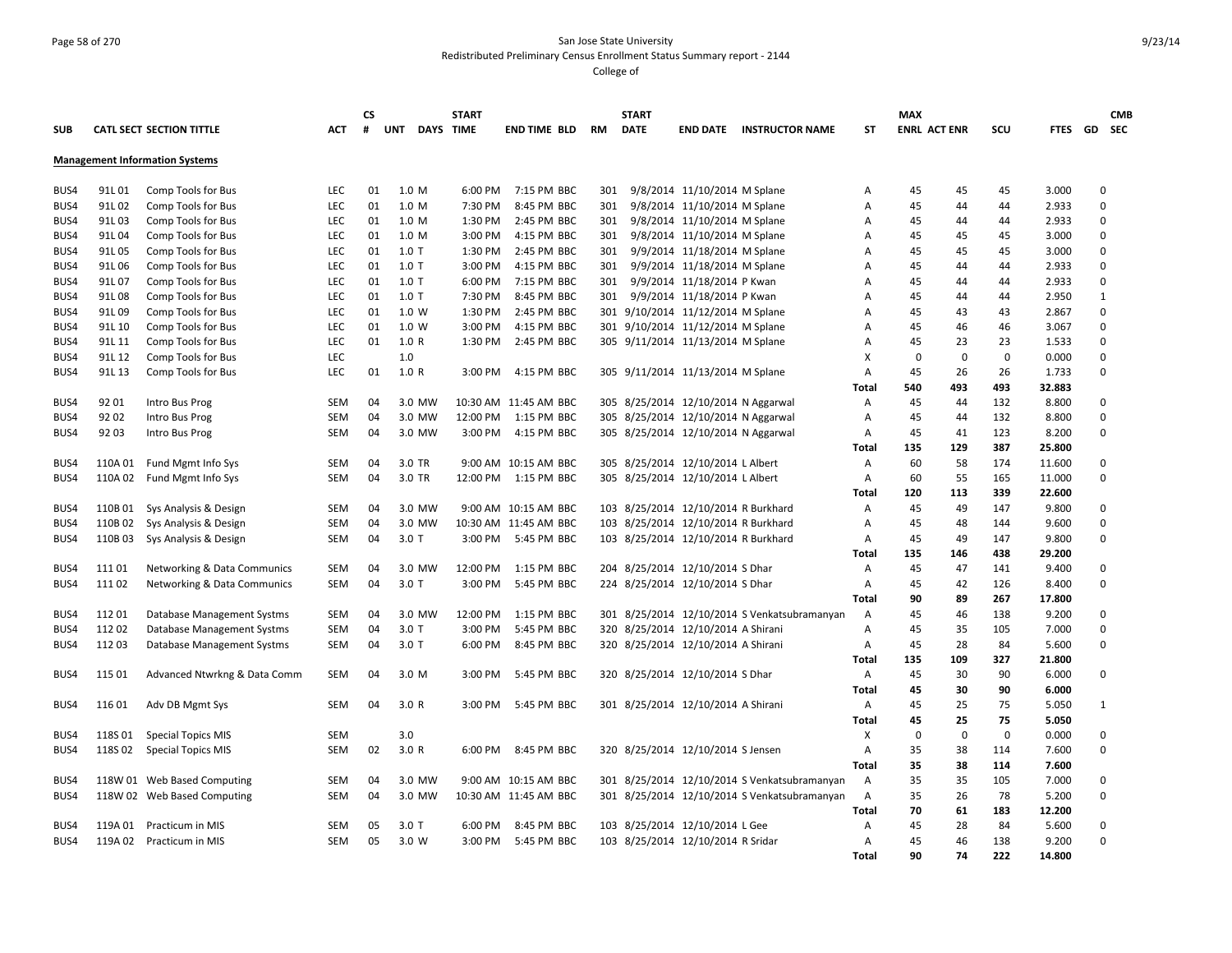# Page 59 of 270 San Jose State University Redistributed Preliminary Census Enrollment Status Summary report - 2144

#### College of

| <b>CATL SECT SECTION TITTLE</b><br><b>TIME</b><br><b>DATE</b><br><b>ENRL ACT ENR</b><br><b>ACT</b><br><b>DAYS</b><br><b>END TIME BLD</b><br><b>INSTRUCTOR NAME</b><br><b>ST</b><br>scu<br><b>FTES</b><br>GD<br><b>SEC</b><br><b>SUB</b><br><b>UNT</b><br><b>RM</b><br><b>END DATE</b><br>320 8/25/2014 12/10/2014 R Sessions<br>119B01<br><b>Bus Strat Info Sys</b><br><b>SEM</b><br>10:30 AM 11:45 AM BBC<br>132<br>8.800<br>BUS4<br>05<br>3.0 MW<br>45<br>44<br>$\Omega$<br>A<br>320 8/25/2014 12/10/2014 L Gee<br>119B02<br>SEM<br>05<br>8:45 PM BBC<br>22<br>66<br>4.400<br><b>Bus Strat Info Sys</b><br>3.0 M<br>6:00 PM<br>45<br>$\Omega$<br>BUS4<br>A<br>90<br>198<br>13.200<br>66<br>Total<br>103 8/25/2014 12/10/2014 J Sawyer<br>20<br>3.000<br>119H 01<br>Honors Practicum in MIS<br><b>SEM</b><br>05<br>3.0 M<br>3:00 PM<br>5:45 PM BBC<br>15<br>45<br>$\Omega$<br>BUS4<br>A<br>20<br>15<br>3.000<br>45<br>Total<br>8/25/2014 12/10/2014 T Hill<br>180101<br>Ind Studies MIS<br><b>SUP</b><br>36<br>4.0 TBA<br>$\mathbf 0$<br>$\mathbf 0$<br>0.000<br>BUS4<br>$\Omega$<br>$\Omega$<br>Α<br>1.0 TBA<br>8/25/2014 12/10/2014 T Hill<br>180102<br><b>SUP</b><br>36<br>10<br>0.067<br>Ind Studies MIS<br>$\mathbf 0$<br>BUS4<br>1<br>1<br>Α<br>2.0 TBA<br>8/25/2014 12/10/2014 T Hill<br>180103<br>36<br>10<br>0.000<br>Ind Studies MIS<br>SUP<br>0<br>BUS4<br>0<br>$\Omega$<br>А<br>180104<br>3.0 TBA<br>8/25/2014 12/10/2014 T Hill<br>Ind Studies MIS<br>SUP<br>36<br>10<br>0.000<br>BUS4<br>0<br>0<br>$\Omega$<br>A<br>30<br>0.067<br>Total<br>1<br>-1<br>02<br>103 8/25/2014 12/10/2014 R Sessions<br>9.200<br>18801<br>LEC<br>2:45 PM BBC<br>45<br>138<br>BUS4<br><b>Business Systems</b><br>3.0 MW<br>1:30 PM<br>46<br>$\Omega$<br>A<br>02<br>103 8/25/2014 12/10/2014 R Sessions<br>45<br>9.200<br>188 03<br>LEC<br>3.0 M<br>8:45 PM BBC<br>46<br>138<br>$\Omega$<br>BUS4<br><b>Business Systems</b><br>6:00 PM<br>A<br>LEC<br>02<br>22 8/25/2014 12/10/2014 L Gee<br>18804<br>5:45 PM BBC<br>45<br>46<br>138<br>9.200<br>$\Omega$<br>BUS4<br><b>Business Systems</b><br>$3.0$ T<br>3:00 PM<br>A<br>322 8/25/2014 12/10/2014 S Jensen<br>18805<br>LEC<br>02<br>9.200<br>BUS4<br><b>Business Systems</b><br>$3.0$ T<br>6:00 PM<br>8:45 PM BBC<br>45<br>46<br>138<br>$\mathbf 0$<br>A<br>320 8/25/2014 12/10/2014 R Sessions<br>18806<br>LEC<br>02<br>5:45 PM BBC<br>9.000<br>BUS4<br><b>Business Systems</b><br>3.0 W<br>3:00 PM<br>45<br>45<br>135<br>A<br>$\Omega$<br>18807<br>LEC<br>204 8/25/2014 12/10/2014 G Webb<br>120<br>02<br>5:45 PM BBC<br>119<br>357<br>23.800<br>BUS4<br><b>Business Systems</b><br>3.0 W<br>3:00 PM<br>$\Omega$<br>A<br>18808<br>LEC<br>02<br>103 8/25/2014 12/10/2014 L Gee<br>138<br>9.200<br>3.0 W<br>8:45 PM BBC<br>45<br>46<br>BUS4<br><b>Business Systems</b><br>6:00 PM<br>$\Omega$<br>A<br>188 09<br>LEC<br>02<br>3.0R<br>5:45 PM BBC<br>320 8/25/2014 12/10/2014 G Webb<br>45<br>135<br>9.000<br>BUS4<br><b>Business Systems</b><br>3:00 PM<br>45<br>$\Omega$<br>A<br>22 8/25/2014 12/10/2014 R Sridar<br>8.600<br>188 10<br>LEC<br>02<br>3.0R<br>5:45 PM BBC<br>45<br>43<br>129<br>BUS4<br><b>Business Systems</b><br>3:00 PM<br>$\Omega$<br>A<br>LEC<br>02<br>324 8/25/2014 12/10/2014 R Sridar<br>188 11<br>5:45 PM BBC<br>45<br>47<br>141<br>9.400<br>$\Omega$<br>BUS4<br><b>Business Systems</b><br>3.0 M<br>3:00 PM<br>A<br>LEC<br>226 8/25/2014 12/10/2014 R Sridar<br>126<br>8.400<br>188 12<br><b>Business Systems</b><br>02<br>$3.0$ T<br>3:00 PM<br>5:45 PM BBC<br>45<br>42<br>$\mathbf 0$<br>BUS4<br>A<br>188 13<br>LEC<br>02<br>3.0 TR<br>203 8/25/2014 12/10/2014 B Hill<br>24<br>72<br>12:00 PM<br>1:15 PM BBC<br>4.800<br>BUS4<br><b>Business Systems</b><br>45<br>$\Omega$<br>A |  |  | <b>CS</b> | <b>START</b> |  | <b>START</b> |  |       | <b>MAX</b> |     |      |         | <b>CMB</b> |
|---------------------------------------------------------------------------------------------------------------------------------------------------------------------------------------------------------------------------------------------------------------------------------------------------------------------------------------------------------------------------------------------------------------------------------------------------------------------------------------------------------------------------------------------------------------------------------------------------------------------------------------------------------------------------------------------------------------------------------------------------------------------------------------------------------------------------------------------------------------------------------------------------------------------------------------------------------------------------------------------------------------------------------------------------------------------------------------------------------------------------------------------------------------------------------------------------------------------------------------------------------------------------------------------------------------------------------------------------------------------------------------------------------------------------------------------------------------------------------------------------------------------------------------------------------------------------------------------------------------------------------------------------------------------------------------------------------------------------------------------------------------------------------------------------------------------------------------------------------------------------------------------------------------------------------------------------------------------------------------------------------------------------------------------------------------------------------------------------------------------------------------------------------------------------------------------------------------------------------------------------------------------------------------------------------------------------------------------------------------------------------------------------------------------------------------------------------------------------------------------------------------------------------------------------------------------------------------------------------------------------------------------------------------------------------------------------------------------------------------------------------------------------------------------------------------------------------------------------------------------------------------------------------------------------------------------------------------------------------------------------------------------------------------------------------------------------------------------------------------------------------------------------------------------------------------------------------------------------------------------------------------------------------------------------------------------------------------------------------------------------------------------------------------------------------------------------------------------------------------------------------------------------------------------------------------------------------------------------------------------------------------------------------------------------------------------------------------------------------------------------------|--|--|-----------|--------------|--|--------------|--|-------|------------|-----|------|---------|------------|
|                                                                                                                                                                                                                                                                                                                                                                                                                                                                                                                                                                                                                                                                                                                                                                                                                                                                                                                                                                                                                                                                                                                                                                                                                                                                                                                                                                                                                                                                                                                                                                                                                                                                                                                                                                                                                                                                                                                                                                                                                                                                                                                                                                                                                                                                                                                                                                                                                                                                                                                                                                                                                                                                                                                                                                                                                                                                                                                                                                                                                                                                                                                                                                                                                                                                                                                                                                                                                                                                                                                                                                                                                                                                                                                                                         |  |  |           |              |  |              |  |       |            |     |      |         |            |
|                                                                                                                                                                                                                                                                                                                                                                                                                                                                                                                                                                                                                                                                                                                                                                                                                                                                                                                                                                                                                                                                                                                                                                                                                                                                                                                                                                                                                                                                                                                                                                                                                                                                                                                                                                                                                                                                                                                                                                                                                                                                                                                                                                                                                                                                                                                                                                                                                                                                                                                                                                                                                                                                                                                                                                                                                                                                                                                                                                                                                                                                                                                                                                                                                                                                                                                                                                                                                                                                                                                                                                                                                                                                                                                                                         |  |  |           |              |  |              |  |       |            |     |      |         |            |
|                                                                                                                                                                                                                                                                                                                                                                                                                                                                                                                                                                                                                                                                                                                                                                                                                                                                                                                                                                                                                                                                                                                                                                                                                                                                                                                                                                                                                                                                                                                                                                                                                                                                                                                                                                                                                                                                                                                                                                                                                                                                                                                                                                                                                                                                                                                                                                                                                                                                                                                                                                                                                                                                                                                                                                                                                                                                                                                                                                                                                                                                                                                                                                                                                                                                                                                                                                                                                                                                                                                                                                                                                                                                                                                                                         |  |  |           |              |  |              |  |       |            |     |      |         |            |
|                                                                                                                                                                                                                                                                                                                                                                                                                                                                                                                                                                                                                                                                                                                                                                                                                                                                                                                                                                                                                                                                                                                                                                                                                                                                                                                                                                                                                                                                                                                                                                                                                                                                                                                                                                                                                                                                                                                                                                                                                                                                                                                                                                                                                                                                                                                                                                                                                                                                                                                                                                                                                                                                                                                                                                                                                                                                                                                                                                                                                                                                                                                                                                                                                                                                                                                                                                                                                                                                                                                                                                                                                                                                                                                                                         |  |  |           |              |  |              |  |       |            |     |      |         |            |
|                                                                                                                                                                                                                                                                                                                                                                                                                                                                                                                                                                                                                                                                                                                                                                                                                                                                                                                                                                                                                                                                                                                                                                                                                                                                                                                                                                                                                                                                                                                                                                                                                                                                                                                                                                                                                                                                                                                                                                                                                                                                                                                                                                                                                                                                                                                                                                                                                                                                                                                                                                                                                                                                                                                                                                                                                                                                                                                                                                                                                                                                                                                                                                                                                                                                                                                                                                                                                                                                                                                                                                                                                                                                                                                                                         |  |  |           |              |  |              |  |       |            |     |      |         |            |
|                                                                                                                                                                                                                                                                                                                                                                                                                                                                                                                                                                                                                                                                                                                                                                                                                                                                                                                                                                                                                                                                                                                                                                                                                                                                                                                                                                                                                                                                                                                                                                                                                                                                                                                                                                                                                                                                                                                                                                                                                                                                                                                                                                                                                                                                                                                                                                                                                                                                                                                                                                                                                                                                                                                                                                                                                                                                                                                                                                                                                                                                                                                                                                                                                                                                                                                                                                                                                                                                                                                                                                                                                                                                                                                                                         |  |  |           |              |  |              |  |       |            |     |      |         |            |
|                                                                                                                                                                                                                                                                                                                                                                                                                                                                                                                                                                                                                                                                                                                                                                                                                                                                                                                                                                                                                                                                                                                                                                                                                                                                                                                                                                                                                                                                                                                                                                                                                                                                                                                                                                                                                                                                                                                                                                                                                                                                                                                                                                                                                                                                                                                                                                                                                                                                                                                                                                                                                                                                                                                                                                                                                                                                                                                                                                                                                                                                                                                                                                                                                                                                                                                                                                                                                                                                                                                                                                                                                                                                                                                                                         |  |  |           |              |  |              |  |       |            |     |      |         |            |
|                                                                                                                                                                                                                                                                                                                                                                                                                                                                                                                                                                                                                                                                                                                                                                                                                                                                                                                                                                                                                                                                                                                                                                                                                                                                                                                                                                                                                                                                                                                                                                                                                                                                                                                                                                                                                                                                                                                                                                                                                                                                                                                                                                                                                                                                                                                                                                                                                                                                                                                                                                                                                                                                                                                                                                                                                                                                                                                                                                                                                                                                                                                                                                                                                                                                                                                                                                                                                                                                                                                                                                                                                                                                                                                                                         |  |  |           |              |  |              |  |       |            |     |      |         |            |
|                                                                                                                                                                                                                                                                                                                                                                                                                                                                                                                                                                                                                                                                                                                                                                                                                                                                                                                                                                                                                                                                                                                                                                                                                                                                                                                                                                                                                                                                                                                                                                                                                                                                                                                                                                                                                                                                                                                                                                                                                                                                                                                                                                                                                                                                                                                                                                                                                                                                                                                                                                                                                                                                                                                                                                                                                                                                                                                                                                                                                                                                                                                                                                                                                                                                                                                                                                                                                                                                                                                                                                                                                                                                                                                                                         |  |  |           |              |  |              |  |       |            |     |      |         |            |
|                                                                                                                                                                                                                                                                                                                                                                                                                                                                                                                                                                                                                                                                                                                                                                                                                                                                                                                                                                                                                                                                                                                                                                                                                                                                                                                                                                                                                                                                                                                                                                                                                                                                                                                                                                                                                                                                                                                                                                                                                                                                                                                                                                                                                                                                                                                                                                                                                                                                                                                                                                                                                                                                                                                                                                                                                                                                                                                                                                                                                                                                                                                                                                                                                                                                                                                                                                                                                                                                                                                                                                                                                                                                                                                                                         |  |  |           |              |  |              |  |       |            |     |      |         |            |
|                                                                                                                                                                                                                                                                                                                                                                                                                                                                                                                                                                                                                                                                                                                                                                                                                                                                                                                                                                                                                                                                                                                                                                                                                                                                                                                                                                                                                                                                                                                                                                                                                                                                                                                                                                                                                                                                                                                                                                                                                                                                                                                                                                                                                                                                                                                                                                                                                                                                                                                                                                                                                                                                                                                                                                                                                                                                                                                                                                                                                                                                                                                                                                                                                                                                                                                                                                                                                                                                                                                                                                                                                                                                                                                                                         |  |  |           |              |  |              |  |       |            |     |      |         |            |
|                                                                                                                                                                                                                                                                                                                                                                                                                                                                                                                                                                                                                                                                                                                                                                                                                                                                                                                                                                                                                                                                                                                                                                                                                                                                                                                                                                                                                                                                                                                                                                                                                                                                                                                                                                                                                                                                                                                                                                                                                                                                                                                                                                                                                                                                                                                                                                                                                                                                                                                                                                                                                                                                                                                                                                                                                                                                                                                                                                                                                                                                                                                                                                                                                                                                                                                                                                                                                                                                                                                                                                                                                                                                                                                                                         |  |  |           |              |  |              |  |       |            |     |      |         |            |
|                                                                                                                                                                                                                                                                                                                                                                                                                                                                                                                                                                                                                                                                                                                                                                                                                                                                                                                                                                                                                                                                                                                                                                                                                                                                                                                                                                                                                                                                                                                                                                                                                                                                                                                                                                                                                                                                                                                                                                                                                                                                                                                                                                                                                                                                                                                                                                                                                                                                                                                                                                                                                                                                                                                                                                                                                                                                                                                                                                                                                                                                                                                                                                                                                                                                                                                                                                                                                                                                                                                                                                                                                                                                                                                                                         |  |  |           |              |  |              |  |       |            |     |      |         |            |
|                                                                                                                                                                                                                                                                                                                                                                                                                                                                                                                                                                                                                                                                                                                                                                                                                                                                                                                                                                                                                                                                                                                                                                                                                                                                                                                                                                                                                                                                                                                                                                                                                                                                                                                                                                                                                                                                                                                                                                                                                                                                                                                                                                                                                                                                                                                                                                                                                                                                                                                                                                                                                                                                                                                                                                                                                                                                                                                                                                                                                                                                                                                                                                                                                                                                                                                                                                                                                                                                                                                                                                                                                                                                                                                                                         |  |  |           |              |  |              |  |       |            |     |      |         |            |
|                                                                                                                                                                                                                                                                                                                                                                                                                                                                                                                                                                                                                                                                                                                                                                                                                                                                                                                                                                                                                                                                                                                                                                                                                                                                                                                                                                                                                                                                                                                                                                                                                                                                                                                                                                                                                                                                                                                                                                                                                                                                                                                                                                                                                                                                                                                                                                                                                                                                                                                                                                                                                                                                                                                                                                                                                                                                                                                                                                                                                                                                                                                                                                                                                                                                                                                                                                                                                                                                                                                                                                                                                                                                                                                                                         |  |  |           |              |  |              |  |       |            |     |      |         |            |
|                                                                                                                                                                                                                                                                                                                                                                                                                                                                                                                                                                                                                                                                                                                                                                                                                                                                                                                                                                                                                                                                                                                                                                                                                                                                                                                                                                                                                                                                                                                                                                                                                                                                                                                                                                                                                                                                                                                                                                                                                                                                                                                                                                                                                                                                                                                                                                                                                                                                                                                                                                                                                                                                                                                                                                                                                                                                                                                                                                                                                                                                                                                                                                                                                                                                                                                                                                                                                                                                                                                                                                                                                                                                                                                                                         |  |  |           |              |  |              |  |       |            |     |      |         |            |
|                                                                                                                                                                                                                                                                                                                                                                                                                                                                                                                                                                                                                                                                                                                                                                                                                                                                                                                                                                                                                                                                                                                                                                                                                                                                                                                                                                                                                                                                                                                                                                                                                                                                                                                                                                                                                                                                                                                                                                                                                                                                                                                                                                                                                                                                                                                                                                                                                                                                                                                                                                                                                                                                                                                                                                                                                                                                                                                                                                                                                                                                                                                                                                                                                                                                                                                                                                                                                                                                                                                                                                                                                                                                                                                                                         |  |  |           |              |  |              |  |       |            |     |      |         |            |
|                                                                                                                                                                                                                                                                                                                                                                                                                                                                                                                                                                                                                                                                                                                                                                                                                                                                                                                                                                                                                                                                                                                                                                                                                                                                                                                                                                                                                                                                                                                                                                                                                                                                                                                                                                                                                                                                                                                                                                                                                                                                                                                                                                                                                                                                                                                                                                                                                                                                                                                                                                                                                                                                                                                                                                                                                                                                                                                                                                                                                                                                                                                                                                                                                                                                                                                                                                                                                                                                                                                                                                                                                                                                                                                                                         |  |  |           |              |  |              |  |       |            |     |      |         |            |
|                                                                                                                                                                                                                                                                                                                                                                                                                                                                                                                                                                                                                                                                                                                                                                                                                                                                                                                                                                                                                                                                                                                                                                                                                                                                                                                                                                                                                                                                                                                                                                                                                                                                                                                                                                                                                                                                                                                                                                                                                                                                                                                                                                                                                                                                                                                                                                                                                                                                                                                                                                                                                                                                                                                                                                                                                                                                                                                                                                                                                                                                                                                                                                                                                                                                                                                                                                                                                                                                                                                                                                                                                                                                                                                                                         |  |  |           |              |  |              |  |       |            |     |      |         |            |
|                                                                                                                                                                                                                                                                                                                                                                                                                                                                                                                                                                                                                                                                                                                                                                                                                                                                                                                                                                                                                                                                                                                                                                                                                                                                                                                                                                                                                                                                                                                                                                                                                                                                                                                                                                                                                                                                                                                                                                                                                                                                                                                                                                                                                                                                                                                                                                                                                                                                                                                                                                                                                                                                                                                                                                                                                                                                                                                                                                                                                                                                                                                                                                                                                                                                                                                                                                                                                                                                                                                                                                                                                                                                                                                                                         |  |  |           |              |  |              |  |       |            |     |      |         |            |
|                                                                                                                                                                                                                                                                                                                                                                                                                                                                                                                                                                                                                                                                                                                                                                                                                                                                                                                                                                                                                                                                                                                                                                                                                                                                                                                                                                                                                                                                                                                                                                                                                                                                                                                                                                                                                                                                                                                                                                                                                                                                                                                                                                                                                                                                                                                                                                                                                                                                                                                                                                                                                                                                                                                                                                                                                                                                                                                                                                                                                                                                                                                                                                                                                                                                                                                                                                                                                                                                                                                                                                                                                                                                                                                                                         |  |  |           |              |  |              |  |       |            |     |      |         |            |
|                                                                                                                                                                                                                                                                                                                                                                                                                                                                                                                                                                                                                                                                                                                                                                                                                                                                                                                                                                                                                                                                                                                                                                                                                                                                                                                                                                                                                                                                                                                                                                                                                                                                                                                                                                                                                                                                                                                                                                                                                                                                                                                                                                                                                                                                                                                                                                                                                                                                                                                                                                                                                                                                                                                                                                                                                                                                                                                                                                                                                                                                                                                                                                                                                                                                                                                                                                                                                                                                                                                                                                                                                                                                                                                                                         |  |  |           |              |  |              |  |       |            |     |      |         |            |
|                                                                                                                                                                                                                                                                                                                                                                                                                                                                                                                                                                                                                                                                                                                                                                                                                                                                                                                                                                                                                                                                                                                                                                                                                                                                                                                                                                                                                                                                                                                                                                                                                                                                                                                                                                                                                                                                                                                                                                                                                                                                                                                                                                                                                                                                                                                                                                                                                                                                                                                                                                                                                                                                                                                                                                                                                                                                                                                                                                                                                                                                                                                                                                                                                                                                                                                                                                                                                                                                                                                                                                                                                                                                                                                                                         |  |  |           |              |  |              |  |       |            |     |      |         |            |
|                                                                                                                                                                                                                                                                                                                                                                                                                                                                                                                                                                                                                                                                                                                                                                                                                                                                                                                                                                                                                                                                                                                                                                                                                                                                                                                                                                                                                                                                                                                                                                                                                                                                                                                                                                                                                                                                                                                                                                                                                                                                                                                                                                                                                                                                                                                                                                                                                                                                                                                                                                                                                                                                                                                                                                                                                                                                                                                                                                                                                                                                                                                                                                                                                                                                                                                                                                                                                                                                                                                                                                                                                                                                                                                                                         |  |  |           |              |  |              |  |       |            |     |      |         |            |
|                                                                                                                                                                                                                                                                                                                                                                                                                                                                                                                                                                                                                                                                                                                                                                                                                                                                                                                                                                                                                                                                                                                                                                                                                                                                                                                                                                                                                                                                                                                                                                                                                                                                                                                                                                                                                                                                                                                                                                                                                                                                                                                                                                                                                                                                                                                                                                                                                                                                                                                                                                                                                                                                                                                                                                                                                                                                                                                                                                                                                                                                                                                                                                                                                                                                                                                                                                                                                                                                                                                                                                                                                                                                                                                                                         |  |  |           |              |  |              |  | Total | 615        | 595 | 1785 | 119.000 |            |

**Management Information Systems Total 2195 1984 4964 331.000**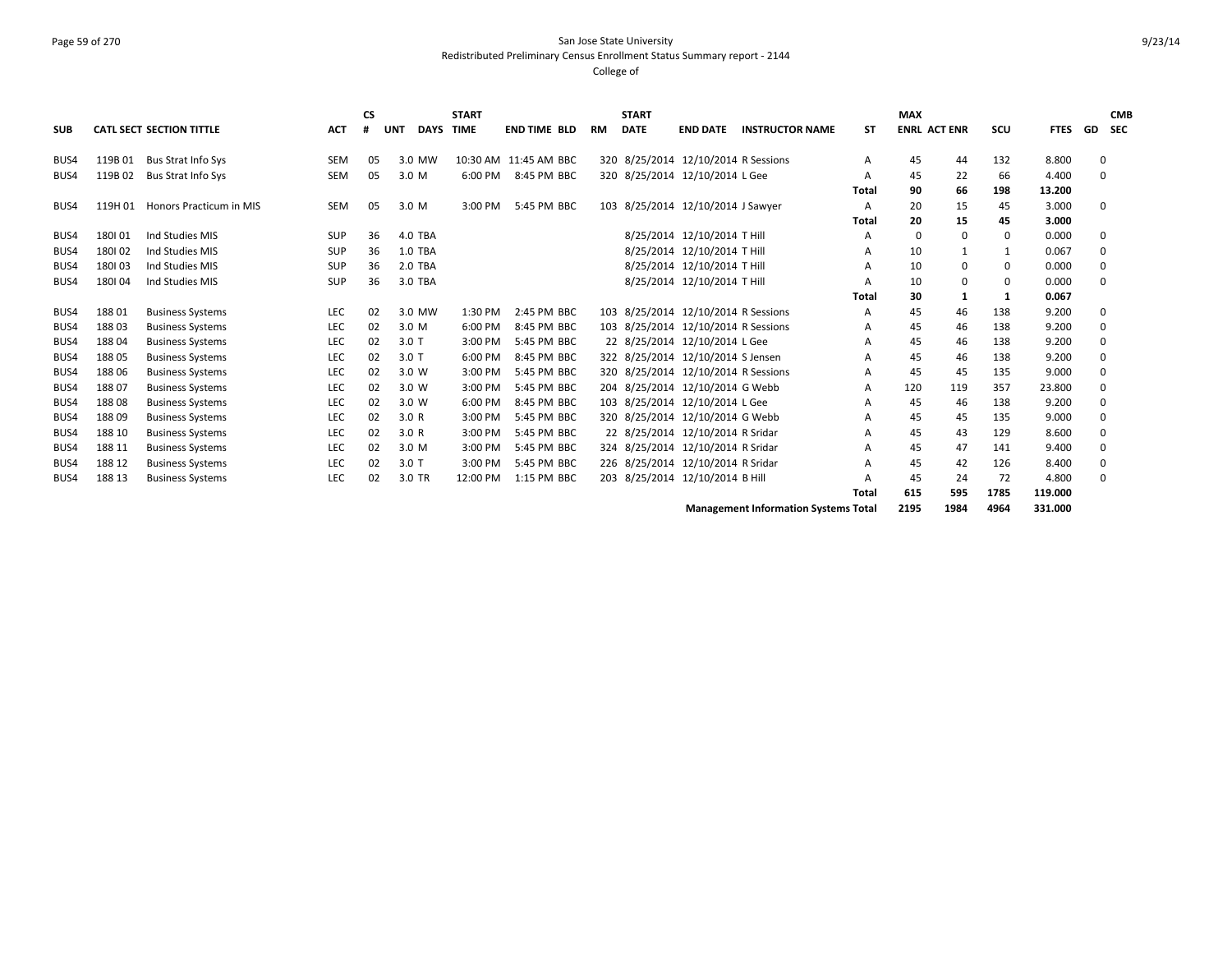### Page 60 of 270 San Jose State University Redistributed Preliminary Census Enrollment Status Summary report - 2144

|                  |         |                                 |            | <b>CS</b> |         |           | <b>START</b> |                       |    | <b>START</b> |                                       |                                       |       | <b>MAX</b>          |          |             |         |              | <b>CMB</b> |
|------------------|---------|---------------------------------|------------|-----------|---------|-----------|--------------|-----------------------|----|--------------|---------------------------------------|---------------------------------------|-------|---------------------|----------|-------------|---------|--------------|------------|
| <b>SUB</b>       |         | <b>CATL SECT SECTION TITTLE</b> | <b>ACT</b> | #         | UNT     | DAYS TIME |              | <b>END TIME BLD</b>   | RM | <b>DATE</b>  | <b>END DATE</b>                       | <b>INSTRUCTOR NAME</b>                | ST    | <b>ENRL ACT ENR</b> |          | SCU         |         | FTES GD SEC  |            |
|                  |         |                                 |            |           |         |           |              |                       |    |              |                                       |                                       |       |                     |          |             |         |              |            |
| Marketing        |         |                                 |            |           |         |           |              |                       |    |              |                                       |                                       |       |                     |          |             |         |              |            |
| BUS <sub>2</sub> | 90 01   | <b>Bus Statistics</b>           | SEM        | 04        |         | 3.0 MW    | 7:30 AM      | 8:45 AM BBC           |    |              |                                       | 224 8/25/2014 12/10/2014 A Kalinowski | Α     | 45                  | 45       | 135         | 9.000   | 0            |            |
| BUS2             | 90 02   | <b>Bus Statistics</b>           | SEM        | 04        |         | 3.0 MW    |              | 10:30 AM 11:45 AM BBC |    |              | 204 8/25/2014 12/10/2014 S Tian       |                                       | Α     | 120                 | 115      | 345         | 23.000  | $\mathbf 0$  |            |
| BUS <sub>2</sub> | 90 03   | <b>Bus Statistics</b>           | SEM        | 04        |         | 3.0 TR    |              | 9:00 AM 10:15 AM BBC  |    |              | 324 8/25/2014 12/10/2014 Y Ahuja      |                                       | Α     | 45                  | 51       | 153         | 10.200  | 0            |            |
| BUS <sub>2</sub> | 90 04   | <b>Bus Statistics</b>           | SEM        | 04        |         | 3.0 TR    |              | 10:30 AM 11:45 AM BBC |    |              | 324 8/25/2014 12/10/2014 Y Ahuja      |                                       | Α     | 45                  | 49       | 147         | 9.800   | 0            |            |
| BUS <sub>2</sub> | 90 05   | <b>Bus Statistics</b>           | SEM        | 04        |         | 3.0 TR    |              | 12:00 PM 1:15 PM BBC  |    |              | 103 8/25/2014 12/10/2014 Y Ahuja      |                                       | Α     | 45                  | 50       | 150         | 10.000  | $\mathbf 0$  |            |
| BUS <sub>2</sub> | 90 06   | <b>Bus Statistics</b>           | <b>SEM</b> | 04        |         | 3.0 TR    |              | 9:00 AM 10:15 AM BBC  |    |              | 103 8/25/2014 12/10/2014 B Hill       |                                       | Α     | 45                  | 9        | 27          | 1.800   | $\mathbf 0$  |            |
| BUS <sub>2</sub> | 90 80   | <b>Bus Statistics</b>           | SEM        | 04        |         | 3.0 TBA   |              |                       |    |              | 8/25/2014 12/10/2014 X Yang           |                                       | Α     | 45                  | 44       | 132         | 8.800   | $\mathbf 0$  |            |
| BUS2             | 90 81   | <b>Bus Statistics</b>           | <b>SEM</b> |           | 3.0     |           |              |                       |    |              |                                       |                                       | х     | 0                   | 0        | $\mathbf 0$ | 0.000   | $\mathbf 0$  |            |
|                  |         |                                 |            |           |         |           |              |                       |    |              |                                       |                                       | Total | 390                 | 363      | 1089        | 72.600  |              |            |
| BUS2             | 130 01  | Intro to Marketing              | <b>LEC</b> | 02        |         | 3.0 MW    |              | 10:30 AM 11:45 AM BBC |    |              | 224 8/25/2014 12/10/2014 M Rajan      |                                       | Α     | 45                  | 46       | 138         | 9.200   | 0            |            |
| BUS <sub>2</sub> | 130 02  | Intro to Marketing              | LEC        |           | 3.0     |           |              |                       |    |              |                                       |                                       | Χ     | 0                   | 0        | $\mathbf 0$ | 0.000   | $\mathbf 0$  |            |
| BUS2             | 130 03  | Intro to Marketing              | LEC        | 02        |         | 3.0 MW    | 1:30 PM      | 2:45 PM BBC           |    |              | 224 8/25/2014 12/10/2014 H Combs      |                                       | A     | 45                  | 45       | 135         | 9.000   | $\mathbf 0$  |            |
| BUS <sub>2</sub> | 130 04  | Intro to Marketing              | <b>LEC</b> |           | 3.0     |           |              |                       |    |              |                                       |                                       | х     | $\Omega$            | 0        | 0           | 0.000   | $\mathbf 0$  |            |
|                  | 130 05  |                                 |            |           |         |           |              |                       |    |              |                                       |                                       | А     | 45                  |          |             | 8.600   | $\mathbf 0$  |            |
| BUS <sub>2</sub> |         | Intro to Marketing              | <b>LEC</b> | 02<br>02  |         | 3.0 MW    | 3:00 PM      | 4:15 PM BBC           |    |              | 224 8/25/2014 12/10/2014 H Combs      |                                       |       |                     | 43       | 129         |         |              |            |
| BUS <sub>2</sub> | 130 06  | Intro to Marketing              | <b>LEC</b> |           |         | 3.0 M     | 6:00 PM      | 8:45 PM BBC           |    |              |                                       | 224 8/25/2014 12/10/2014 A Hibshoosh  | Α     | 45                  | 40       | 120         | 8.000   | $\mathbf 0$  |            |
| BUS <sub>2</sub> | 130 07  | Intro to Marketing              | <b>LEC</b> | 02        |         | 3.0 TR    |              | 9:00 AM 10:15 AM BBC  |    |              | 204 8/25/2014 12/10/2014 T Louie      |                                       | A     | 120                 | 113      | 339         | 22.600  | $\mathbf 0$  |            |
| BUS <sub>2</sub> | 13008   | Intro to Marketing              | <b>LEC</b> | 02        |         | 3.0 TR    |              | 9:00 AM 10:15 AM BBC  |    |              | 4 8/25/2014 12/10/2014 R Murray       |                                       | Α     | 120                 | 123      | 369         | 24.650  | 1            |            |
| BUS <sub>2</sub> | 13009   | Intro to Marketing              | <b>LEC</b> | 02        |         | 3.0 TR    |              | 10:30 AM 11:45 AM BBC |    |              | 204 8/25/2014 12/10/2014 T Louie      |                                       | A     | 120                 | 113      | 339         | 22.600  | $\mathbf 0$  |            |
| BUS <sub>2</sub> | 130 10  | Intro to Marketing              | <b>LEC</b> | 02        |         | 3.0 TR    |              | 10:30 AM 11:45 AM BBC |    |              | 224 8/25/2014 12/10/2014 J Giglierano |                                       | A     | 45                  | 50       | 150         | 10.000  | $\mathbf 0$  |            |
| BUS <sub>2</sub> | 130 11  | Intro to Marketing              | <b>LEC</b> | 02        |         | 3.0 TR    | 12:00 PM     | 1:15 PM BBC           |    |              | 224 8/25/2014 12/10/2014 J Giglierano |                                       | A     | 45                  | 48       | 144         | 9.600   | $\mathbf 0$  |            |
| BUS <sub>2</sub> | 130 12  | Intro to Marketing              | <b>LEC</b> | 02        | $3.0$ T |           | 6:00 PM      | 8:45 PM BBC           |    |              | 21 8/25/2014 12/10/2014 H Combs       |                                       | Α     | 45                  | 47       | 141         | 9.400   | $\mathbf 0$  |            |
| BUS <sub>2</sub> | 130 13  | Intro to Marketing              | <b>LEC</b> | 02        | 3.0 R   |           | 6:00 PM      | 8:45 PM SCI           |    |              | 164 8/25/2014 12/10/2014 B Boveda     |                                       | A     | 120                 | 121      | 363         | 24.250  | 1            |            |
| BUS <sub>2</sub> | 130 14  | Intro to Marketing              | LEC        | 02        | 3.0 W   |           | 6:00 PM      | 8:45 PM BBC           |    |              | 324 8/25/2014 12/10/2014 G Castro     |                                       | A     | 45                  | 48       | 144         | 9.600   | $\mathbf 0$  |            |
| BUS <sub>2</sub> | 130 15  | Intro to Marketing              | <b>LEC</b> | 02        | $3.0$ T |           | 6:00 PM      | 8:45 PM SH            |    |              | 347 8/25/2014 12/10/2014 B Boveda     |                                       | A     | 45                  | 37       | 111         | 7.400   | $\mathbf 0$  |            |
| BUS <sub>2</sub> | 130 16  | Intro to Marketing              | <b>LEC</b> | 02        |         | 3.0 MW    | 1:30 PM      | 2:45 PM BBC           |    |              | 22 8/25/2014 12/10/2014 M Rajan       |                                       | А     | 45                  | 36       | 108         | 7.200   | $\mathbf 0$  |            |
| BUS <sub>2</sub> | 130 80  | Intro to Marketing              | LEC        | 02        |         | 3.0 TBA   |              |                       |    |              | 8/25/2014 12/10/2014 M Easter         |                                       | А     | 45                  | 45       | 135         | 9.050   | $\mathbf{1}$ |            |
| BUS <sub>2</sub> | 13081   | Intro to Marketing              | LEC        | 02        |         | 3.0 TBA   |              |                       |    |              | 8/25/2014 12/10/2014 M Easter         |                                       | Α     | 45                  | 43       | 129         | 8.600   | $\mathbf 0$  |            |
| BUS <sub>2</sub> | 130 82  | Intro to Marketing              | <b>LEC</b> | 02        |         | 3.0 TBA   |              |                       |    |              | 8/25/2014 12/10/2014 M Merz           |                                       | Α     | 45                  | 44       | 132         | 8.850   | $\mathbf{1}$ |            |
| BUS <sub>2</sub> | 130 83  | Intro to Marketing              | LEC        | 02        |         | 3.0 TBA   |              |                       |    |              | 8/25/2014 12/10/2014 M Merz           |                                       | Α     | 45                  | 45       | 135         | 9.000   | $\mathbf 0$  |            |
| BUS <sub>2</sub> | 130 84  | Intro to Marketing              | <b>LEC</b> |           | 3.0     |           |              |                       |    |              |                                       |                                       | X     | 0                   | 0        | $\mathbf 0$ | 0.000   | $\mathbf 0$  |            |
| BUS <sub>2</sub> | 13085   | Intro to Marketing              | LEC        | 02        |         | 3.0 TBA   |              |                       |    |              | 8/25/2014 12/10/2014 G Castro         |                                       | Α     | 45                  | 48       | 144         | 9.600   | $\mathbf 0$  |            |
|                  |         |                                 |            |           |         |           |              |                       |    |              |                                       |                                       | Total | 1155                | 1135     | 3405        | 227.200 |              |            |
| BUS <sub>2</sub> | 131A 01 | Bus-to-Bus Mktg                 | LEC        | 02        |         | 3.0 TR    |              | 9:00 AM 10:15 AM BBC  |    |              | 22 8/25/2014 12/10/2014 R Vitale      |                                       | Α     | 45                  | 42       | 126         | 8.400   | $\mathbf 0$  |            |
|                  |         |                                 |            |           |         |           |              |                       |    |              |                                       |                                       | Total | 45                  | 42       | 126         | 8.400   |              |            |
| BUS <sub>2</sub> | 131B 01 | <b>Retail Mktg Mgmt</b>         | <b>LEC</b> | 02        | 3.0 M   |           | 6:00 PM      | 8:45 PM BBC           |    |              | 324 8/25/2014 12/10/2014 G Castro     |                                       | Α     | 45                  | 46       | 138         | 9.250   | 1            |            |
|                  |         |                                 |            |           |         |           |              |                       |    |              |                                       |                                       | Total | 45                  | 46       | 138         | 9.250   |              |            |
| BUS <sub>2</sub> | 131D 01 | Mkt in New Ventures             | <b>LEC</b> | 01        |         | 3.0 TR    |              | 3:00 PM 4:15 PM BBC   |    |              | 222 8/25/2014 12/10/2014 J Giglierano |                                       | Α     | 45                  | 43       | 129         | 8.600   | $\mathbf 0$  |            |
| BUS2             | 131D 80 | Mkt in New Ventures             | <b>LEC</b> | 01        |         | 3.0 TBA   |              |                       |    |              | 8/25/2014 12/10/2014 M Merz           |                                       | Α     | 45                  | 44       | 132         | 8.800   | $\mathbf 0$  |            |
|                  |         |                                 |            |           |         |           |              |                       |    |              |                                       |                                       | Total | 90                  | 87       | 261         | 17.400  |              |            |
| BUS <sub>2</sub> | 133A 01 | <b>Interntl Marketing</b>       | SEM        |           | 3.0     |           |              |                       |    |              |                                       |                                       | X     | 0                   | 0        | $\mathbf 0$ | 0.000   | $\mathbf 0$  |            |
| BUS <sub>2</sub> | 133A02  | Interntl Marketing              | <b>SEM</b> |           | 3.0     |           |              |                       |    |              |                                       |                                       | x     | 0                   | 0        | $\mathbf 0$ | 0.000   | $\mathbf 0$  |            |
| BUS <sub>2</sub> | 133A03  | Interntl Marketing              | <b>SEM</b> | 04        |         | 3.0 TR    | 1:30 PM      | 2:45 PM BBC           |    |              | 103 8/25/2014 12/10/2014 J Fadiman    |                                       | Α     | 45                  | 45       | 135         | 9.000   | $\mathbf 0$  |            |
|                  | 133A 04 |                                 |            | 04        |         | 3.0 TR    |              | 2:45 PM BBC           |    |              |                                       |                                       |       |                     |          |             | 9.600   | $\mathbf 0$  |            |
| BUS <sub>2</sub> |         | Interntl Marketing              | <b>SEM</b> |           |         |           | 1:30 PM      |                       |    |              | 320 8/25/2014 12/10/2014 R Murray     |                                       | Α     | 45<br>90            | 48<br>93 | 144<br>279  | 18.600  |              |            |
|                  |         |                                 |            |           |         |           |              |                       |    |              |                                       |                                       | Total | 45                  |          |             |         | $\mathbf{1}$ |            |
| BUS2             |         | 133C 01 Int Mktg: Dev Nat       | <b>LEC</b> | 02        | 3.0 W   |           | 6:00 PM      | 8:45 PM BBC           |    |              | 105 8/25/2014 12/10/2014 J Fadiman    |                                       | A     |                     | 42       | 126         | 8.450   |              |            |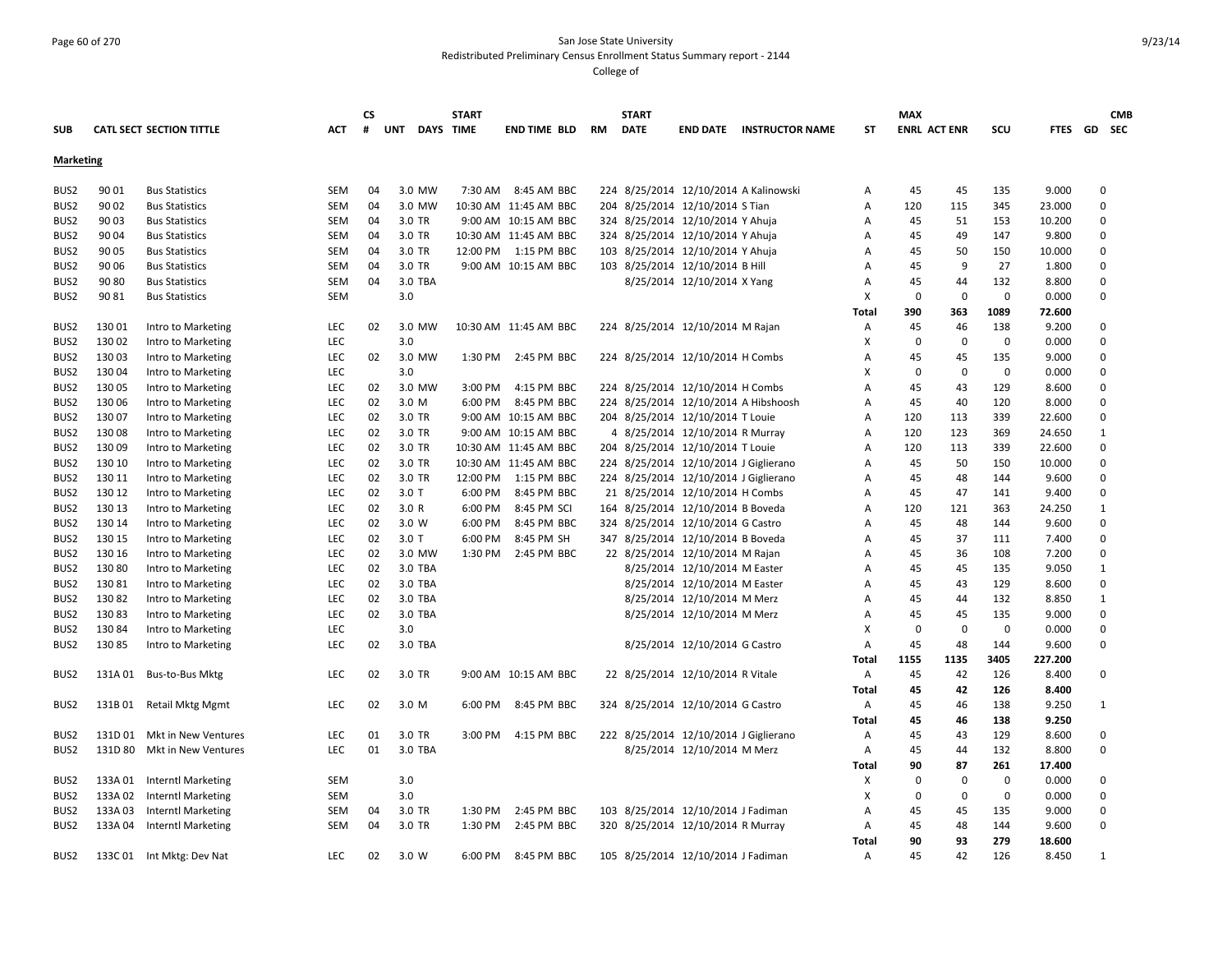## Page 61 of 270 San Jose State University Redistributed Preliminary Census Enrollment Status Summary report - 2144

|                  |         |                                 |            | <b>CS</b> |            | <b>START</b>     |                       |    | <b>START</b> |                                   |                                       |              | <b>MAX</b>          |                |                |             |                | <b>CMB</b> |
|------------------|---------|---------------------------------|------------|-----------|------------|------------------|-----------------------|----|--------------|-----------------------------------|---------------------------------------|--------------|---------------------|----------------|----------------|-------------|----------------|------------|
| <b>SUB</b>       |         | <b>CATL SECT SECTION TITTLE</b> | <b>ACT</b> | #         | <b>UNT</b> | <b>DAYS TIME</b> | <b>END TIME BLD</b>   | RM | <b>DATE</b>  | <b>END DATE</b>                   | <b>INSTRUCTOR NAME</b>                | <b>ST</b>    | <b>ENRL ACT ENR</b> |                | scu            | <b>FTES</b> | GD             | <b>SEC</b> |
|                  |         |                                 |            |           |            |                  |                       |    |              |                                   |                                       |              |                     |                |                |             |                |            |
|                  |         |                                 |            |           |            |                  |                       |    |              |                                   |                                       | <b>Total</b> | 45                  | 42             | 126            | 8.450       |                |            |
| BUS <sub>2</sub> | 134A 80 | <b>Consumer Behavior</b>        | <b>SEM</b> | 04        | 3.0 TBA    |                  |                       |    |              | 8/25/2014 12/10/2014 J Bechkoff   |                                       | Α            | 45                  | 45             | 135            | 9.000       | 0              |            |
| BUS <sub>2</sub> | 134A 81 | <b>Consumer Behavior</b>        | <b>SEM</b> | 04        | 3.0 TBA    |                  |                       |    |              | 8/25/2014 12/10/2014 J Bechkoff   |                                       | Α            | 45                  | 44             | 132            | 8.800       | $\mathbf 0$    |            |
| BUS <sub>2</sub> | 134A 82 | <b>Consumer Behavior</b>        | <b>SEM</b> | 04        | 3.0 TBA    |                  |                       |    |              | 8/25/2014 12/10/2014 S Silver     |                                       | Α            | 45                  | 43             | 129            | 8.650       | $\mathbf{1}$   |            |
|                  |         |                                 |            |           |            |                  |                       |    |              |                                   |                                       | Total        | 135                 | 132            | 396            | 26.450      |                |            |
| BUS2             | 134B01  | <b>Marketing Com</b>            | <b>SEM</b> | 04        | 3.0 TR     | 12:00 PM         | 1:15 PM BBC           |    |              | 22 8/25/2014 12/10/2014 R Vitale  |                                       | Α            | 45                  | 46             | 138            | 9.200       | $\mathbf 0$    |            |
| BUS <sub>2</sub> | 134B02  | <b>Marketing Com</b>            | <b>SEM</b> | 04        | 3.0 TR     | 1:30 PM          | 2:45 PM BBC           |    |              | 22 8/25/2014 12/10/2014 R Vitale  |                                       | Α            | 45                  | 45             | 135            | 9.000       | $\mathbf 0$    |            |
| BUS2             | 134B 70 | <b>Marketing Com</b>            | <b>SEM</b> | 04        | 3.0 TBA    |                  |                       |    |              | 8/25/2014 12/10/2014              |                                       | Α            | 45                  | 37             | 111            | 7.450       | $\mathbf{1}$   |            |
|                  |         |                                 |            |           |            |                  |                       |    |              |                                   |                                       | Total        | 135                 | 128            | 384            | 25.650      |                |            |
| BUS2             | 135 01  | Sales Management                | <b>SEM</b> | 04        | 3.0 W      | 6:00 PM          | 8:45 PM BBC           |    |              | 224 8/25/2014 12/10/2014 B Boveda |                                       | Α            | 45                  | 46             | 138            | 9.300       | $\overline{2}$ |            |
|                  |         |                                 |            |           |            |                  |                       |    |              |                                   |                                       | <b>Total</b> | 45                  | 46             | 138            | 9.300       |                |            |
| BUS2             | 137H 01 | <b>Mkt Honors Practicum</b>     | LEC        | 02        | 3.0 M      | 6:00 PM          | 8:45 PM BBC           |    |              | 105 8/25/2014 12/10/2014 R Vitale |                                       | Α            | 25                  | 17             | 51             | 3.400       | $\Omega$       |            |
|                  |         |                                 |            |           |            |                  |                       |    |              |                                   |                                       | <b>Total</b> | 25                  | 17             | 51             | 3.400       |                |            |
| BUS <sub>2</sub> | 138 01  | <b>Mktg Research</b>            | <b>SEM</b> | 04        | 3.0 MW     |                  | 9:00 AM 10:15 AM BBC  |    |              |                                   | 224 8/25/2014 12/10/2014 A Kalinowski | Α            | 45                  | 32             | 96             | 6.400       | 0              |            |
| BUS <sub>2</sub> | 138 02  | <b>Mktg Research</b>            | <b>SEM</b> | 04        | 3.0 MW     |                  | 12:00 PM 1:15 PM BBC  |    |              |                                   | 224 8/25/2014 12/10/2014 A Kalinowski | Α            | 45                  | 44             | 132            | 8.800       | $\Omega$       |            |
| BUS <sub>2</sub> | 13880   | <b>Mktg Research</b>            | <b>SEM</b> | 04        | 3.0 TBA    |                  |                       |    |              | 8/25/2014 12/10/2014 S Silver     |                                       | Α            | 45                  | 48             | 144            | 9.600       | $\Omega$       |            |
|                  |         |                                 |            |           |            |                  |                       |    |              |                                   |                                       | Total        | 135                 | 124            | 372            | 24.800      |                |            |
| BUS <sub>2</sub> | 139 01  | <b>Marketing Manage</b>         | <b>SEM</b> | 04        | $3.0$ T    | 3:00 PM          | 5:45 PM BBC           |    |              | 324 8/25/2014 12/10/2014 R Sibley |                                       | Α            | 40                  | 33             | 99             | 6.650       | 1              |            |
| BUS <sub>2</sub> | 139 02  | <b>Marketing Manage</b>         | <b>SEM</b> | 04        | $3.0$ T    | 6:00 PM          | 8:45 PM BBC           |    |              | 324 8/25/2014 12/10/2014 R Sibley |                                       | Α            | 40                  | 18             | 54             | 3.600       | $\Omega$       |            |
| BUS <sub>2</sub> | 139 03  |                                 | <b>SEM</b> | 04        | 3.0 W      | 3:00 PM          | 5:45 PM BBC           |    |              | 324 8/25/2014 12/10/2014 R Sibley |                                       | Α            | 40                  | 23             | 69             | 4.600       | $\Omega$       |            |
|                  |         | <b>Marketing Manage</b>         |            |           |            |                  |                       |    |              |                                   |                                       |              |                     |                |                |             |                |            |
|                  |         |                                 |            |           |            |                  |                       |    |              |                                   |                                       | Total        | 120                 | 74             | 222            | 14.850      |                |            |
| BUS <sub>2</sub> | 180F01  | Indiv Study Mktg                | <b>SUP</b> | 36        | 3.0 TBA    |                  |                       |    |              | 8/25/2014 12/10/2014 K Gehrt      |                                       | Α            | $\mathbf 0$         | 0              | 0              | 0.000       | 0              |            |
| BUS <sub>2</sub> | 180F02  | Indiv Study Mktg                | <b>SUP</b> | 36        | 1.0 TBA    |                  |                       |    |              | 8/25/2014 12/10/2014 K Gehrt      |                                       | A            | 10                  | $\overline{2}$ | $\overline{2}$ | 0.133       | $\Omega$       |            |
| BUS <sub>2</sub> | 180F03  | Indiv Study Mktg                | <b>SUP</b> | 36        | 1.0 TBA    |                  |                       |    |              | 8/25/2014 12/10/2014 K Gehrt      |                                       | A            | 10                  | $\mathbf 0$    | 0              | 0.000       | $\mathbf 0$    |            |
| BUS <sub>2</sub> | 180F04  | Indiv Study Mktg                | <b>SUP</b> | 36        | 1.0 TBA    |                  |                       |    |              | 8/25/2014 12/10/2014 K Gehrt      |                                       | A            | 10                  | 0              | 0              | 0.000       | $\Omega$       |            |
| BUS2             | 180F05  | Indiv Study Mktg                | <b>SUP</b> | 36        | 2.0 TBA    |                  |                       |    |              | 8/25/2014 12/10/2014 K Gehrt      |                                       | A            | 10                  | 0              | 0              | 0.000       | $\mathbf 0$    |            |
| BUS <sub>2</sub> | 180F06  | Indiv Study Mktg                | <b>SUP</b> | 36        | 2.0 TBA    |                  |                       |    |              | 8/25/2014 12/10/2014 K Gehrt      |                                       | A            | 10                  | $\Omega$       | $\mathbf 0$    | 0.000       | $\Omega$       |            |
| BUS <sub>2</sub> | 180F07  | Indiv Study Mktg                | <b>SUP</b> | 36        | 2.0 TBA    |                  |                       |    |              | 8/25/2014 12/10/2014 K Gehrt      |                                       | A            | 10                  | $\Omega$       | 0              | 0.000       | $\Omega$       |            |
| BUS2             | 180F08  | Indiv Study Mktg                | <b>SUP</b> | 36        | 3.0 TBA    |                  |                       |    |              | 8/25/2014 12/10/2014 K Gehrt      |                                       | A            | 10                  | $\Omega$       | 0              | 0.000       | $\mathbf 0$    |            |
| BUS2             | 180F09  | Indiv Study Mktg                | SUP        | 36        | 3.0 TBA    |                  |                       |    |              | 8/25/2014 12/10/2014 K Gehrt      |                                       | A            | 10                  | $\Omega$       | 0              | 0.000       | $\Omega$       |            |
| BUS <sub>2</sub> | 180F 10 | Indiv Study Mktg                | SUP        | 36        | 3.0 TBA    |                  |                       |    |              | 8/25/2014 12/10/2014 K Gehrt      |                                       | A            | 10                  | $\Omega$       | 0              | 0.000       | $\Omega$       |            |
|                  |         |                                 |            |           |            |                  |                       |    |              |                                   |                                       | Total        | 90                  | $\overline{2}$ | $\overline{2}$ | 0.133       |                |            |
| BUS2             | 190 01  | <b>Quant Bus Analysis</b>       | <b>SEM</b> | 04        | 3.0 MW     |                  | 9:00 AM 10:15 AM BBC  |    |              |                                   | 324 8/25/2014 12/10/2014 M Yetimyan   | A            | 45                  | 45             | 135            | 9.000       | $\mathbf 0$    |            |
| BUS <sub>2</sub> | 190 02  | <b>Quant Bus Analysis</b>       | <b>SEM</b> | 04        | 3.0 MW     |                  | 9:00 AM 10:15 AM BBC  |    |              | 105 8/25/2014 12/10/2014 O Yu     |                                       | A            | 45                  | 45             | 135            | 9.000       | $\Omega$       |            |
| BUS <sub>2</sub> | 190 03  | <b>Quant Bus Analysis</b>       | <b>SEM</b> | 04        | 3.0 MW     |                  | 10:30 AM 11:45 AM BBC |    |              |                                   | 324 8/25/2014 12/10/2014 M Yetimyan   | A            | 45                  | 46             | 138            | 9.200       | $\Omega$       |            |
| BUS <sub>2</sub> | 190 04  | <b>Quant Bus Analysis</b>       | <b>SEM</b> | 04        | 3.0 MW     |                  | 10:30 AM 11:45 AM BBC |    |              | 105 8/25/2014 12/10/2014 O Yu     |                                       | A            | 45                  | 45             | 135            | 9.000       | $\mathbf 0$    |            |
| BUS2             | 190 05  | <b>Quant Bus Analysis</b>       | <b>SEM</b> | 04        | 3.0 MW     | 1:30 PM          | 2:45 PM BBC           |    |              |                                   | 105 8/25/2014 12/10/2014 A Hibshoosh  | A            | 45                  | 39             | 117            | 7.800       | $\Omega$       |            |
| BUS <sub>2</sub> | 190 06  | <b>Quant Bus Analysis</b>       | <b>SEM</b> | 04        | 3.0 MW     | 3:00 PM          | 4:15 PM BBC           |    |              |                                   | 105 8/25/2014 12/10/2014 A Hibshoosh  | A            | 45                  | 36             | 108            | 7.200       | $\Omega$       |            |
| BUS <sub>2</sub> | 190 07  | <b>Quant Bus Analysis</b>       | <b>SEM</b> | 04        | 3.0 TR     | 12:00 PM         | 1:15 PM BBC           |    |              | 204 8/25/2014 12/10/2014 X Yang   |                                       | Α            | 120                 | 113            | 339            | 22.600      | $\Omega$       |            |
| BUS <sub>2</sub> | 19008   | <b>Quant Bus Analysis</b>       | <b>SEM</b> | 04        | 3.0 TR     | 1:30 PM          | 2:45 PM BBC           |    |              | 105 8/25/2014 12/10/2014 R Davis  |                                       | A            | 45                  | 46             | 138            | 9.200       | $\mathbf 0$    |            |
| BUS <sub>2</sub> | 190 09  | <b>Quant Bus Analysis</b>       | <b>SEM</b> | 04        | 3.0 TR     | 3:00 PM          | 4:15 PM BBC           |    |              | 105 8/25/2014 12/10/2014 R Davis  |                                       | Α            | 45                  | 44             | 132            | 8.800       | $\mathbf 0$    |            |
| BUS <sub>2</sub> | 190 10  | <b>Quant Bus Analysis</b>       | <b>SEM</b> | 04        | $3.0$ T    | 6:00 PM          | 8:45 PM BBC           |    |              | 105 8/25/2014 12/10/2014 R Davis  |                                       | A            | 45                  | 43             | 129            | 8.600       | 0              |            |
| BUS <sub>2</sub> | 190 80  | <b>Quant Bus Analysis</b>       | <b>SEM</b> | 04        | 3.0 TBA    |                  |                       |    |              | 8/25/2014 12/10/2014 W Wang       |                                       | Α            | 45                  | 44             | 132            | 8.800       | $\Omega$       |            |
| BUS <sub>2</sub> | 190 81  | <b>Quant Bus Analysis</b>       | <b>SEM</b> | 04        | 3.0 TBA    |                  |                       |    |              | 8/25/2014 12/10/2014 W Wang       |                                       | Α            | 45                  | 40             | 120            | 8.000       | 0              |            |
| BUS2             | 19082   | <b>Quant Bus Analysis</b>       | <b>SEM</b> | 04        | 3.0 TBA    |                  |                       |    |              | 8/25/2014 12/10/2014 W Wang       |                                       | Α            | 45                  | 34             | 102            | 6.800       | $\mathbf 0$    |            |
| BUS2             | 19083   | <b>Quant Bus Analysis</b>       | <b>SEM</b> | 04        | 3.0 TBA    |                  |                       |    |              |                                   | 8/25/2014 12/10/2014 D Czerwinski     | A            | 240                 | 232            | 696            | 46.400      | $\Omega$       |            |
|                  |         |                                 |            |           |            |                  |                       |    |              |                                   |                                       |              | 900                 | 852            | 2556           | 170.400     |                |            |
|                  |         |                                 |            |           |            |                  |                       |    |              |                                   |                                       | <b>Total</b> |                     |                |                |             |                |            |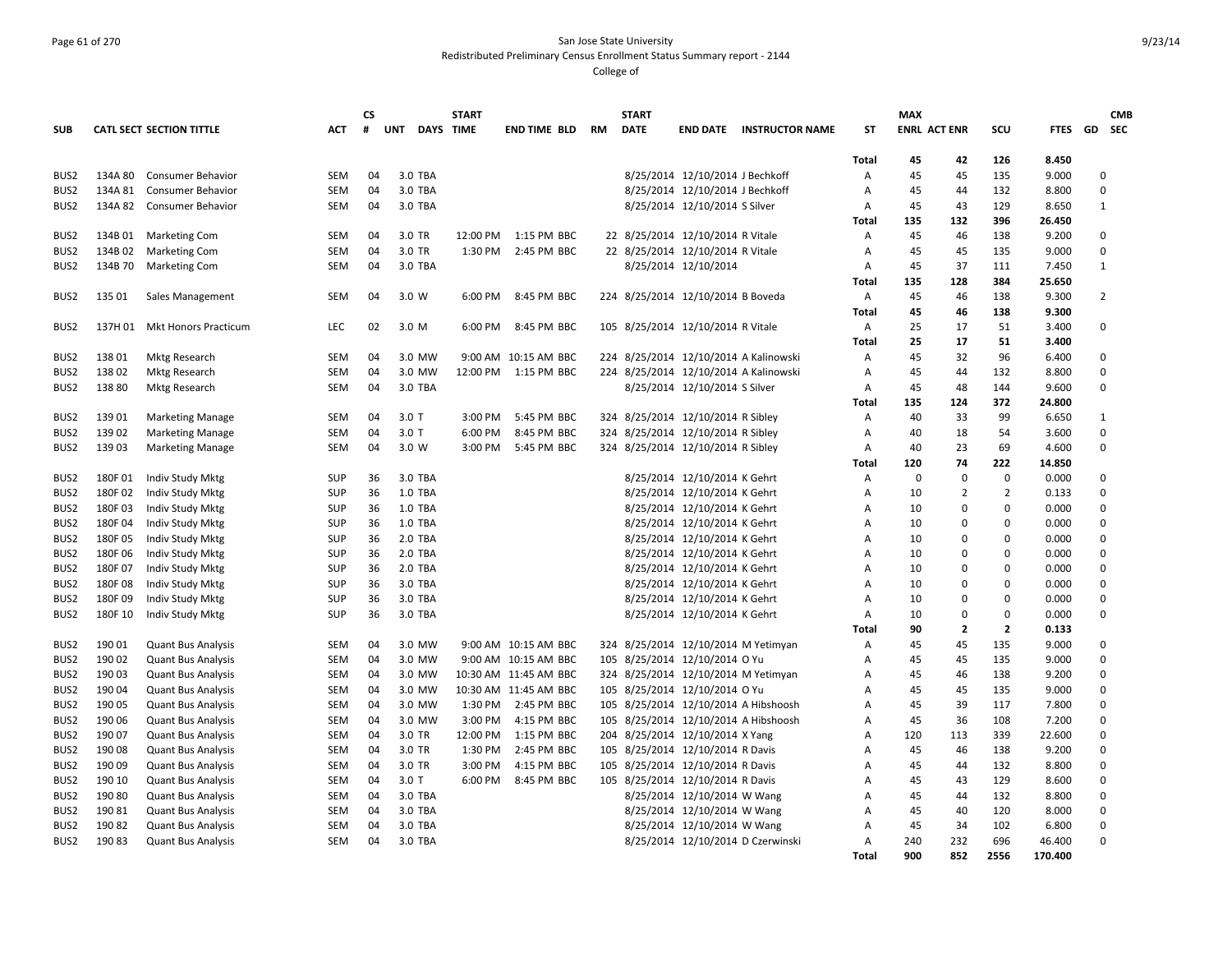# Page 62 of 270 San Jose State University Redistributed Preliminary Census Enrollment Status Summary report - 2144

|            |                                 |            | CS |                    | <b>START</b> |                     |    | <b>START</b> |                                 |                        |       | <b>MAX</b>          |          |             |                |   | <b>CMB</b> |
|------------|---------------------------------|------------|----|--------------------|--------------|---------------------|----|--------------|---------------------------------|------------------------|-------|---------------------|----------|-------------|----------------|---|------------|
| <b>SUB</b> | <b>CATL SECT SECTION TITTLE</b> | <b>ACT</b> |    | UNT<br><b>DAYS</b> | <b>TIME</b>  | END TIME BLD        | RM | <b>DATE</b>  | <b>END DATE</b>                 | <b>INSTRUCTOR NAME</b> | SΤ    | <b>ENRL ACT ENR</b> |          | scu         | FTES GD SEC    |   |            |
| BUS2       | 193 01<br>Data Mining           | LEC        | 02 | 3.0 MW             |              | 1:30 PM 2:45 PM BBC |    |              | 320 8/25/2014 12/10/2014 S Tian |                        | Total | 45<br>45            | 28<br>28 | - 84<br>-84 | 5.600<br>5.600 | 0 |            |
|            |                                 |            |    |                    |              |                     |    |              |                                 | <b>Marketing Total</b> |       | 3490                | 3211     | 9629        | 642.483        |   |            |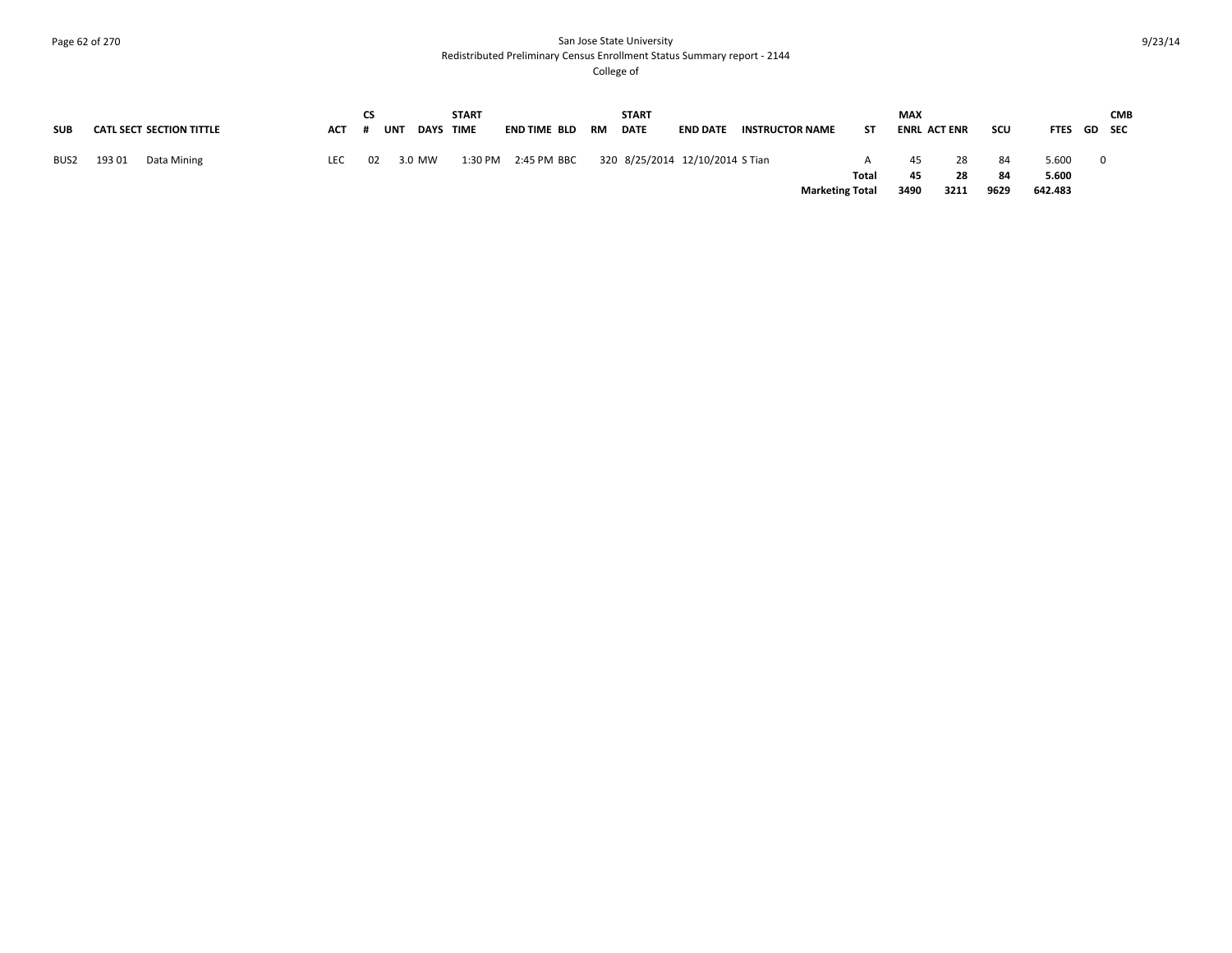### Page 63 of 270 San Jose State University Redistributed Preliminary Census Enrollment Status Summary report - 2144

|            |        |                                      |            | <b>CS</b> |                                | <b>START</b> |                       |    | <b>START</b> |                                      |                                      |              | <b>MAX</b>          |      |       |             |             | <b>CMB</b> |
|------------|--------|--------------------------------------|------------|-----------|--------------------------------|--------------|-----------------------|----|--------------|--------------------------------------|--------------------------------------|--------------|---------------------|------|-------|-------------|-------------|------------|
| <b>SUB</b> |        | <b>CATL SECT SECTION TITTLE</b>      | <b>ACT</b> | #         | <b>UNT</b><br><b>DAYS TIME</b> |              | <b>END TIME BLD</b>   | RM | <b>DATE</b>  | <b>END DATE</b>                      | <b>INSTRUCTOR NAME</b>               | <b>ST</b>    | <b>ENRL ACT ENR</b> |      | SCU   | FTES GD SEC |             |            |
|            |        | <b>Organization &amp; Management</b> |            |           |                                |              |                       |    |              |                                      |                                      |              |                     |      |       |             |             |            |
| BUS3       | 1001   | <b>Discover Business</b>             | <b>LEC</b> | 02        | 3.0 MW                         |              | 9:00 AM 10:15 AM BBC  |    |              | 202 8/25/2014 12/10/2014 R Kepple    |                                      | Α            | 120                 | 109  | 327   | 21.800      | $\mathbf 0$ |            |
|            |        |                                      |            |           |                                |              |                       |    |              |                                      |                                      | <b>Total</b> | 120                 | 109  | 327   | 21.800      |             |            |
| BUS3       | 1201   | <b>Money Matters</b>                 | <b>SEM</b> | 05        | 3.0 TBA                        |              |                       |    |              | 8/25/2014 12/10/2014 J Snell         |                                      | Α            | 120                 | 120  | 180   | 24.000      | $\mathbf 0$ |            |
| BUS3       | 1202   | <b>Money Matters</b>                 | LEC        | 01        | 0.0 TBA                        |              |                       |    |              | 8/25/2014 12/10/2014 J Snell         |                                      | Α            | 120                 | 120  | 180   | 0.000       | $\mathbf 0$ |            |
| BUS3       | 1203   | <b>Money Matters</b>                 | SEM        | 05        | 3.0 TBA                        |              |                       |    |              | 8/25/2014 12/10/2014 R Okumoto       |                                      | Α            | 360                 | 359  | 538.5 | 71.800      | $\mathbf 0$ |            |
| BUS3       | 1204   | <b>Money Matters</b>                 | LEC        | 01        | 0.0 TBA                        |              |                       |    |              | 8/25/2014 12/10/2014 R Okumoto       |                                      | Α            | 360                 | 359  | 538.5 | 0.000       | $\mathbf 0$ |            |
| BUS3       | 1205   | <b>Money Matters</b>                 | SEM        | 05        | 3.0 TBA                        |              |                       |    |              | 8/25/2014 12/10/2014 R Okumoto       |                                      | Α            | 45                  | 35   | 52.5  | 7.000       | $\mathbf 0$ |            |
| BUS3       | 1206   | <b>Money Matters</b>                 | LEC        | 01        | 0.0 TBA                        |              |                       |    |              | 8/25/2014 12/10/2014 R Okumoto       |                                      | Α            | 45                  | 35   | 52.5  | 0.000       | $\mathbf 0$ |            |
|            |        |                                      |            |           |                                |              |                       |    |              |                                      |                                      | Total        | 1050                | 1028 | 1542  | 102.800     |             |            |
| BUS3       | 8001   | Legal Environment of Bus             | <b>LEC</b> | 03        | 3.0 W                          | 6:00 PM      | 8:45 PM BBC           |    |              | 222 8/25/2014 12/10/2014 J Dworak    |                                      | Α            | 45                  | 46   | 138   | 9.200       | 0           |            |
| BUS3       | 8002   | Legal Environment of Bus             | LEC        | 03        | 3.0 MW                         |              | 10:30 AM 11:45 AM BBC |    |              | 202 8/25/2014 12/10/2014 N Clinch    |                                      | Α            | 120                 | 115  | 345   | 23.000      | $\mathbf 0$ |            |
| BUS3       | 8003   | Legal Environment of Bus             | LEC        | 03        | 3.0 MW                         | 1:30 PM      | 2:45 PM BBC           |    |              | 104 8/25/2014 12/10/2014 N Clinch    |                                      | Α            | 45                  | 44   | 132   | 8.800       | $\mathbf 0$ |            |
| BUS3       | 80 04  | Legal Environment of Bus             | LEC        | 03        | 3.0 MW                         |              | 9:00 AM 10:15 AM BBC  |    |              | 104 8/25/2014 12/10/2014 N Clinch    |                                      | Α            | 45                  | 44   | 132   | 8.800       | $\mathbf 0$ |            |
| BUS3       | 8005   | Legal Environment of Bus             | LEC        | 03        | 3.0 TR                         | 7:30 AM      | 8:45 AM BBC           |    |              | 102 8/25/2014 12/10/2014 J Dworak    |                                      | Α            | 45                  | 44   | 132   | 8.800       | $\mathbf 0$ |            |
| BUS3       | 80 06  | Legal Environment of Bus             | LEC        | 03        | 3.0 M                          | 6:00 PM      | 8:45 PM BBC           |    |              | 222 8/25/2014 12/10/2014 A Casey     |                                      | Α            | 45                  | 45   | 135   | 9.000       | $\mathbf 0$ |            |
| BUS3       | 8007   | Legal Environment of Bus             | LEC        | 03        | 3.0 TR                         | 1:30 PM      | 2:45 PM BBC           |    |              | 324 8/25/2014 12/10/2014 I Yang      |                                      | Α            | 45                  | 48   | 144   | 9.600       | $\mathbf 0$ |            |
| BUS3       | 8008   | Legal Environment of Bus             | LEC        | 03        | 3.0 MW                         | 9:00 AM      | 10:15 AM DMH          |    |              | 348 8/25/2014 12/10/2014 I Yang      |                                      | Α            | 45                  | 44   | 132   | 8.800       | $\mathbf 0$ |            |
| BUS3       | 8009   | Legal Environment of Bus             | LEC        | 03        | $3.0$ T                        | 6:00 PM      | 8:45 PM MH            |    |              |                                      | 324 8/25/2014 12/10/2014 C Silberman | Α            | 45                  | 42   | 126   | 8.400       | $\mathbf 0$ |            |
|            |        |                                      |            |           |                                |              |                       |    |              |                                      |                                      | Total        | 480                 | 472  | 1416  | 94.400      |             |            |
| BUS3       | 149 01 | Negotn & Cnflct Resoltn              | LEC        | 02        | 3.0 F                          |              | 9:30 AM 12:15 PM BBC  |    |              | 103 8/25/2014 12/10/2014 K Bryant    |                                      | Α            | 45                  | 44   | 132   | 8.800       | $\mathbf 0$ |            |
|            |        |                                      |            |           |                                |              |                       |    |              |                                      |                                      | Total        | 45                  | 44   | 132   | 8.800       |             |            |
| BUS3       | 15001  | Fund of HR Mgmt                      | LEC        | 02        | 3.0 MW                         | 1:30 PM      | 2:45 PM BBC           |    |              | 102 8/25/2014 12/10/2014 R Partridge |                                      | Α            | 45                  | 45   | 135   | 9.000       | $\mathbf 0$ |            |
| BUS3       | 15002  | Fund of HR Mgmt                      | LEC        | 02        | 3.0 MW                         | 12:00 PM     | 1:15 PM BBC           |    |              | 102 8/25/2014 12/10/2014 R Partridge |                                      | A            | 45                  | 45   | 135   | 9.000       | $\mathbf 0$ |            |
| BUS3       | 150 03 | Fund of HR Mgmt                      | <b>LEC</b> | 02        | $3.0$ T                        | 6:00 PM      | 8:45 PM BBC           |    |              | 226 8/25/2014 12/10/2014 D Fairchild |                                      | Α            | 45                  | 44   | 132   | 8.800       | $\mathbf 0$ |            |
| BUS3       | 150 04 | Fund of HR Mgmt                      | LEC        | 02        | 3.0 M                          | 6:00 PM      | 8:45 PM BBC           |    |              | 3 8/25/2014 12/10/2014 J Torne       |                                      | Α            | 45                  | 47   | 141   | 9.400       | $\mathbf 0$ |            |
|            |        |                                      |            |           |                                |              |                       |    |              |                                      |                                      | <b>Total</b> | 180                 | 181  | 543   | 36.200      |             |            |
| BUS3       | 154 01 | Wkfrce Plan Staff & Train            | <b>LEC</b> | 02        | 3.0 M                          | 6:00 PM      | 8:45 PM BBC           |    |              | 104 8/25/2014 12/10/2014 S Sood      |                                      | Α            | 45                  | 44   | 132   | 8.800       | 0           |            |
|            |        |                                      |            |           |                                |              |                       |    |              |                                      |                                      | <b>Total</b> | 45                  | 44   | 132   | 8.800       |             |            |
| BUS3       | 155 01 | Performance Mgmnt & Dev              | <b>LEC</b> | 02        | 3.0 MW                         | 3:00 PM      | 4:15 PM BBC           |    |              | 102 8/25/2014 12/10/2014 R Partridge |                                      | Α            | 45                  | 22   | 66    | 4.400       | 0           |            |
|            |        |                                      |            |           |                                |              |                       |    |              |                                      |                                      | <b>Total</b> | 45                  | 22   | 66    | 4.400       |             |            |
| BUS3       | 156 01 | Intl Issues in HRM                   | <b>LEC</b> | 02        | 3.0 R                          | 6:00 PM      | 8:45 PM BBC           |    |              | 102 8/25/2014 12/10/2014 N Long      |                                      | Α            | 45                  | 41   | 123   | 8.200       | 0           |            |
|            |        |                                      |            |           |                                |              |                       |    |              |                                      |                                      | <b>Total</b> | 45                  | 41   | 123   | 8.200       |             |            |
| BUS3       | 15701  | Legal Issues in Hrm                  | <b>LEC</b> | 02        | $3.0$ T                        | 6:00 PM      | 8:45 PM BBC           |    |              | 102 8/25/2014 12/10/2014 S Malos     |                                      | Α            | 45                  | 45   | 135   | 9.000       | $\mathbf 0$ |            |
|            |        |                                      |            |           |                                |              |                       |    |              |                                      |                                      | Total        | 45                  | 45   | 135   | 9.000       |             |            |
| BUS3       | 158 01 | Compensatn & Rewd Sys                | <b>LEC</b> | 02        | 3.0 R                          | 3:00 PM      | 5:45 PM BBC           |    |              | 226 8/25/2014 12/10/2014 T Brown     |                                      | Α            | 45                  | 47   | 141   | 9.450       | 1           |            |
|            |        |                                      |            |           |                                |              |                       |    |              |                                      |                                      | Total        | 45                  | 47   | 141   | 9.450       |             |            |
| BUS3       | 15901  | Senior Sem in HRM                    | <b>SEM</b> | 05        | 3.0 W                          | 6:00 PM      | 8:45 PM BBC           |    |              | 102 8/25/2014 12/10/2014 S Malos     |                                      | Α            | 45                  | 33   | 99    | 6.600       | 0           |            |
|            |        |                                      |            |           |                                |              |                       |    |              |                                      |                                      | Total        | 45                  | 33   | 99    | 6.600       |             |            |
| BUS3       | 16001  | Fund Mgmt & Org Beh                  | <b>LEC</b> | 02        | 3.0 TR                         | 1:30 PM      | 2:45 PM BBC           |    |              | 202 8/25/2014 12/10/2014 I Cohen     |                                      | Α            | 120                 | 115  | 345   | 23.000      | 0           |            |
| BUS3       | 16002  | Fund Mgmt & Org Beh                  | <b>LEC</b> | 02        | 3.0 TR                         | 3:00 PM      | 4:15 PM BBC           |    |              | 326 8/25/2014 12/10/2014   Cohen     |                                      | Α            | 45                  | 42   | 126   | 8.400       | $\mathbf 0$ |            |
| BUS3       | 16003  | Fund Mgmt & Org Beh                  | LEC        | 02        | 3.0 TR                         |              | 10:30 AM 11:45 AM BBC |    |              | 202 8/25/2014 12/10/2014 N Da Silva  |                                      | Α            | 120                 | 117  | 351   | 23.400      | $\mathbf 0$ |            |
| BUS3       | 160 04 | Fund Mgmt & Org Beh                  | <b>LEC</b> | 02        | 3.0 W                          | 6:00 PM      | 8:45 PM BBC           |    |              | 202 8/25/2014 12/10/2014 R Pollard   |                                      | Α            | 120                 | 117  | 351   | 23.400      | $\mathbf 0$ |            |
| BUS3       | 160 05 | Fund Mgmt & Org Beh                  | <b>LEC</b> | 02        | 3.0 TR                         | 7:30 AM      | 8:45 AM BBC           |    |              | 104 8/25/2014 12/10/2014 S Francis   |                                      | Α            | 45                  | 46   | 138   | 9.200       | $\mathbf 0$ |            |
| BUS3       | 160 06 | Fund Mgmt & Org Beh                  | <b>LEC</b> | 02        | 3.0 M                          | 6:00 PM      | 8:45 PM BBC           |    |              | 323 8/25/2014 12/10/2014 P Wells     |                                      | Α            | 45                  | 45   | 135   | 9.000       | $\mathbf 0$ |            |
| BUS3       | 16007  | Fund Mgmt & Org Beh                  | <b>LEC</b> | 02        | 3.0 TR                         | 12:00 PM     | 1:15 PM BBC           |    |              |                                      | 202 8/25/2014 12/10/2014 A Musgrave  | A            | 120                 | 118  | 354   | 23.600      | $\mathbf 0$ |            |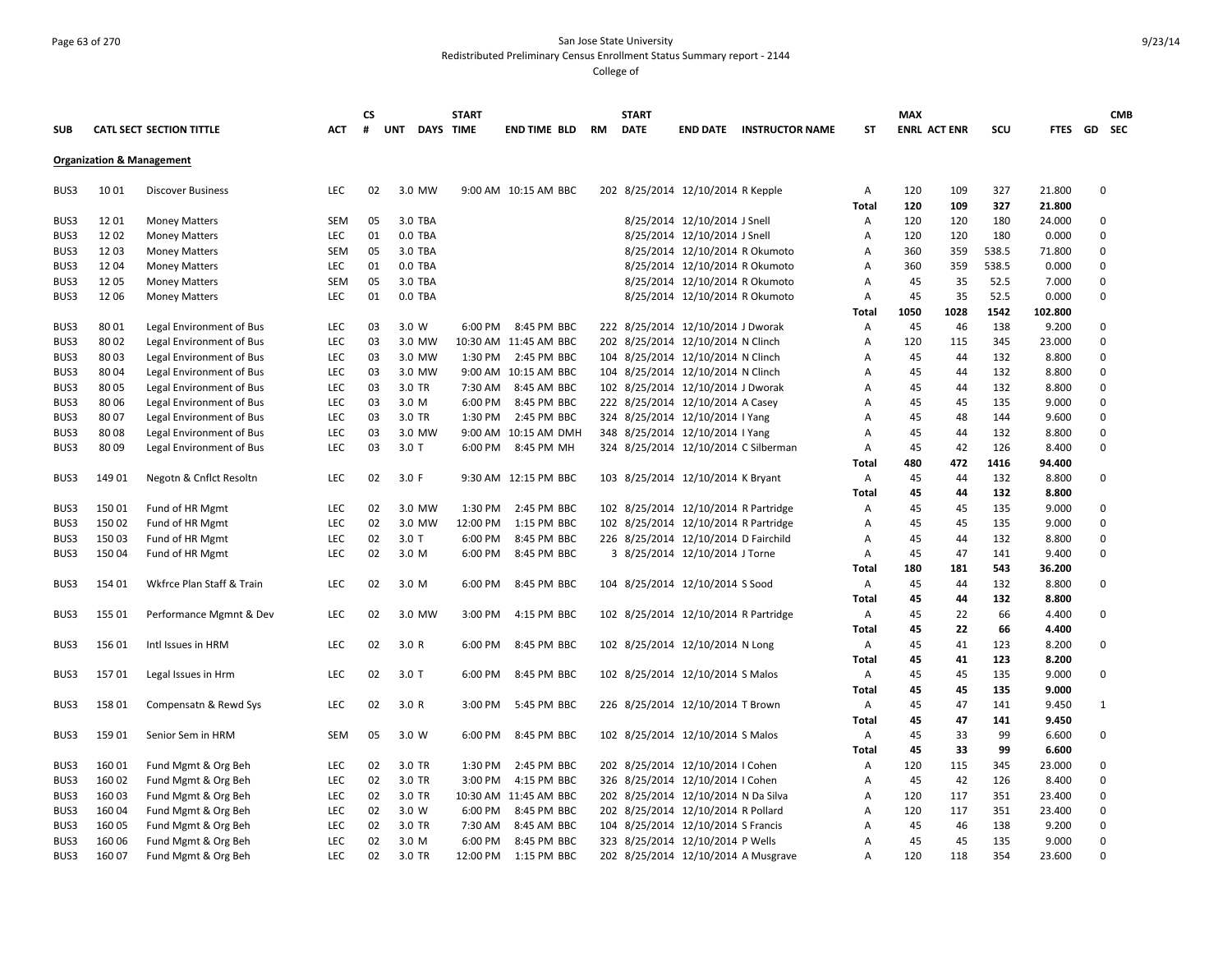# Page 64 of 270 San Jose State University Redistributed Preliminary Census Enrollment Status Summary report - 2144

|            |         |                                 |            | <b>CS</b> |            | <b>START</b>     |                       |           | <b>START</b> |                                     |                                 |              | <b>MAX</b> |                     |              |         |              | <b>CMB</b> |
|------------|---------|---------------------------------|------------|-----------|------------|------------------|-----------------------|-----------|--------------|-------------------------------------|---------------------------------|--------------|------------|---------------------|--------------|---------|--------------|------------|
| <b>SUB</b> |         | <b>CATL SECT SECTION TITTLE</b> | <b>ACT</b> | #         | <b>UNT</b> | <b>DAYS TIME</b> | <b>END TIME BLD</b>   | <b>RM</b> | <b>DATE</b>  |                                     | <b>END DATE INSTRUCTOR NAME</b> | <b>ST</b>    |            | <b>ENRL ACT ENR</b> | <b>SCU</b>   | FTES GD |              | <b>SEC</b> |
| BUS3       | 16008   | Fund Mgmt & Org Beh             | <b>LEC</b> | 02        | 3.0 MW     | 4:30 PM          | 5:45 PM BBC           |           |              | 226 8/25/2014 12/10/2014 N Bussani  |                                 | Α            | 45         | 47                  | 141          | 9.400   | $\Omega$     |            |
| BUS3       | 160 09  | Fund Mgmt & Org Beh             | <b>LEC</b> | 02        | 3.0 TR     | 3:00 PM          | 4:15 PM BBC           |           |              | 21 8/25/2014 12/10/2014 A Musgrave  |                                 | А            | 45         | 47                  | 141          | 9.400   | $\Omega$     |            |
| BUS3       | 160 10  | Fund Mgmt & Org Beh             | <b>LEC</b> | 02        | 3.0 MW     | 3:00 PM          | 4:15 PM BBC           |           |              | 220 8/25/2014 12/10/2014 R Roman    |                                 | Α            | 45         | 47                  | 141          | 9.400   | 0            |            |
| BUS3       | 160 11  | Fund Mgmt & Org Beh             | <b>LEC</b> | 02        | 3.0 M      | 6:00 PM          | 8:45 PM BBC           |           |              | 226 8/25/2014 12/10/2014 N Bussani  |                                 | Α            | 45         | 46                  | 138          | 9.200   | 0            |            |
| BUS3       | 160 12  | Fund Mgmt & Org Beh             | <b>LEC</b> | 02        | 3.0 MW     | 1:30 PM          | 2:45 PM BBC           |           |              | 220 8/25/2014 12/10/2014 R Roman    |                                 | A            | 45         | 46                  | 138          | 9.200   | 0            |            |
| BUS3       | 160 13  | Fund Mgmt & Org Beh             | LEC        | 02        | 3.0 R      | 6:00 PM          | 8:45 PM BBC           |           |              | 3 8/25/2014 12/10/2014 P Wells      |                                 | A            | 45         | 50                  | 150          | 10.000  | 0            |            |
| BUS3       | 160 14  | Fund Mgmt & Org Beh             | LEC        | 02        | $3.0$ T    | 6:00 PM          | 8:45 PM BBC           |           |              | 222 8/25/2014 12/10/2014 R Blitzer  |                                 | A            | 45         | 49                  | 147          | 9.800   | 0            |            |
| BUS3       | 160 15  | Fund Mgmt & Org Beh             | LEC        | 02        | 3.0 MW     |                  | 10:30 AM 11:45 AM BBC |           |              | 104 8/25/2014 12/10/2014 R Roman    |                                 | A            | 45         | 47                  | 141          | 9.400   | 0            |            |
| BUS3       | 160 16  | Fund Mgmt & Org Beh             | <b>LEC</b> | 02        | 3.0 TBA    |                  |                       |           |              | 8/25/2014 12/10/2014 A Osland       |                                 | A            | 45         | 53                  | 159          | 10.600  | 0            |            |
| BUS3       | 160 17  | Fund Mgmt & Org Beh             | <b>LEC</b> | 02        | 3.0 MW     | 3:00 PM          | 4:15 PM BBC           |           |              | 201 8/25/2014 12/10/2014 A Musgrave |                                 | Α            | 45         | 19                  | 57           | 3.800   | 0            |            |
|            |         |                                 |            |           |            |                  |                       |           |              |                                     |                                 | Total        | 1065       | 1051                | 3153         | 210.200 |              |            |
| BUS3       | 161A 01 | Applied Org Behavr              | SEM        | 05        | 3.0 MW     | 1:30 PM          | 2:45 PM BBC           |           |              | 324 8/25/2014 12/10/2014 C Phipps   |                                 | Α            | 45         | 45                  | 135          | 9.000   | 0            |            |
| BUS3       | 161A 02 | Applied Org Behavr              | SEM        | 05        | 3.0 TR     |                  | 9:00 AM 10:15 AM BBC  |           |              | 320 8/25/2014 12/10/2014 N Da Silva |                                 | Α            | 45         | 43                  | 129          | 8.600   | 0            |            |
| BUS3       | 161A03  | Applied Org Behavr              | SEM        | 05        | 3.0 MW     | 3:00 PM          | 4:15 PM BBC           |           |              | 226 8/25/2014 12/10/2014 C Phipps   |                                 | A            | 45         | 46                  | 138          | 9.200   | 0            |            |
| BUS3       | 161A 04 | Applied Org Behavr              | SEM        | 05        | 3.0 W      | 6:00 PM          | 8:45 PM BBC           |           |              | 226 8/25/2014 12/10/2014 A Musgrave |                                 | Α            | 45         | 40                  | 120          | 8.000   | 0            |            |
|            |         |                                 |            |           |            |                  |                       |           |              |                                     |                                 | <b>Total</b> | 180        | 174                 | 522          | 34.800  |              |            |
| BUS3       | 161B01  | Org Theory, Design & Change     | <b>LEC</b> | 02        | 3.0 TR     | 1:30 PM          | 2:45 PM BBC           |           |              | 104 8/25/2014 12/10/2014 A Walton   |                                 | Α            | 45         | 45                  | 135          | 9.000   | 0            |            |
| BUS3       | 161B02  | Org Theory, Design & Change     | <b>LEC</b> | 02        | $3.0$ T    | 6:00 PM          | 8:45 PM BBC           |           |              | 326 8/25/2014 12/10/2014 R Pollard  |                                 | Α            | 50         | 47                  | 141          | 9.400   | 0            |            |
|            |         |                                 |            |           |            |                  |                       |           |              |                                     |                                 | Total        | 95         | 92                  | 276          | 18.400  |              |            |
| BUS3       | 166 01  | Bus, Govt, Society              | <b>LEC</b> | 02        | 3.0 TR     | 1:30 PM          | 2:45 PM BBC           |           |              | 102 8/25/2014 12/10/2014 A Lawrence |                                 | Α            | 45         | 45                  | 135          | 9.000   | 0            |            |
| BUS3       | 166 02  | Bus, Govt, Society              | <b>LEC</b> | 02        | 3.0 TR     | 12:00 PM         | 1:15 PM BBC           |           |              | 102 8/25/2014 12/10/2014 A Lawrence |                                 | Α            | 45         | 43                  | 129          | 8.600   | $\Omega$     |            |
| BUS3       | 16603   | Bus, Govt, Society              | LEC        | 02        | 3.0 TBA    |                  |                       |           |              | 8/25/2014 12/10/2014 R Stross       |                                 | Α            | 45         | 46                  | 138          | 9.200   | 0            |            |
| BUS3       | 16604   | Bus, Govt, Society              | LEC        | 02        | 3.0 MW     | 12:00 PM         | 1:15 PM BBC           |           |              | 326 8/25/2014 12/10/2014 R Stross   |                                 | Α            | 45         | 46                  | 138          | 9.200   | 0            |            |
|            |         |                                 |            |           |            |                  |                       |           |              |                                     |                                 | Total        | 180        | 180                 | 540          | 36.000  |              |            |
| BUS3       |         | 169A 01 Honors Seminar          | <b>LEC</b> | 02        | $3.0$ T    | 12:00 PM         | 2:45 PM BBC           |           |              | 323 8/25/2014 12/10/2014 C Johnson  |                                 | Α            | 40         | 15                  | 45           | 3.000   | 0            |            |
|            |         |                                 |            |           |            |                  |                       |           |              |                                     |                                 | <b>Total</b> | 40         | 15                  | 45           | 3.000   |              |            |
| BUS3       | 180D 01 | Indiv St Org Mgmt               | SUP        | 36        | 6.0 TBA    |                  |                       |           |              | 8/25/2014 12/10/2014                |                                 | Α            | $\Omega$   | $\Omega$            | 0            | 0.000   | 0            |            |
| BUS3       |         | 180D 02 Indiv St Org Mgmt       | SUP        | 36        | 1.0 TBA    |                  |                       |           |              | 8/25/2014 12/10/2014 N Da Silva     |                                 | Α            | 10         | $\mathbf{1}$        | $\mathbf{1}$ | 0.067   | 0            |            |
| BUS3       | 180D03  | Indiv St Org Mgmt               | SUP        | 36        | 1.0 TBA    |                  |                       |           |              | 8/25/2014 12/10/2014 A Osland       |                                 | Α            | 10         | 1                   | $\mathbf{1}$ | 0.067   | 0            |            |
| BUS3       | 180D 04 | Indiv St Org Mgmt               | SUP        | 36        | 1.0 TBA    |                  |                       |           |              | 8/25/2014 12/10/2014 J Marino       |                                 | Α            | 10         | 1                   | $\mathbf{1}$ | 0.067   | 0            |            |
| BUS3       | 180D 05 | Indiv St Org Mgmt               | SUP        | 36        | 1.0 TBA    |                  |                       |           |              | 8/25/2014 12/10/2014 W Jiang        |                                 | Α            | 10         | $\mathbf 0$         | $\mathbf 0$  | 0.000   | 0            |            |
| BUS3       | 180D 06 | Indiv St Org Mgmt               | SUP        | 36        | 3.0 TBA    |                  |                       |           |              | 8/25/2014 12/10/2014 W Jiang        |                                 | Α            | 10         | $\Omega$            | 0            | 0.000   | 0            |            |
| BUS3       | 180D 07 | Indiv St Org Mgmt               | SUP        | 36        | 3.0 TBA    |                  |                       |           |              | 8/25/2014 12/10/2014 W Jiang        |                                 | Α            | 10         | $\Omega$            | $\mathbf 0$  | 0.000   | 0            |            |
| BUS3       | 180D 08 | Indiv St Org Mgmt               | SUP        | 36        | 3.0 TBA    |                  |                       |           |              | 8/25/2014 12/10/2014 W Jiang        |                                 | Α            | 10         | $\Omega$            | $\mathbf 0$  | 0.000   | $\Omega$     |            |
|            |         |                                 |            |           |            |                  |                       |           |              |                                     |                                 | Total        | 70         | 3                   | 3            | 0.200   |              |            |
| BUS3       | 186 10  | Prof & Bus Ethics               | <b>LEC</b> | 03        | $3.0$ T    | 3:00 PM          | 5:45 PM BBC           |           |              | 323 8/25/2014 12/10/2014 M Ingerson |                                 | Α            | $\Omega$   | 42                  | 126          | 8.400   | $\mathbf{0}$ | C          |
| BUS3       | 186 12  | Prof & Bus Ethics               | <b>LEC</b> | 03        | 3.0 R      | 6:00 PM          | 8:45 PM BBC           |           |              | 130 8/25/2014 12/10/2014 M Ingerson |                                 | Α            | $\Omega$   | 38                  | 114          | 7.600   | $\mathbf{0}$ | C          |
|            |         |                                 |            |           |            |                  |                       |           |              |                                     |                                 | Total        | 0          | 80                  | 240          | 16.000  |              |            |
| BUS3       | 18901   | <b>Strategic Mgmt</b>           | <b>SEM</b> | 05        | 3.0 TR     | 7:30 AM          | 8:45 AM BBC           |           |              | 226 8/25/2014 12/10/2014 C Wang     |                                 | Α            | 30         | 30                  | 90           | 6.000   | $\Omega$     |            |
| BUS3       | 18902   | <b>Strategic Mgmt</b>           | <b>SEM</b> | 05        | 3.0 MW     |                  | 10:30 AM 11:45 AM BBC |           |              | 302 8/25/2014 12/10/2014 G Lester   |                                 | Α            | 30         | 31                  | 93           | 6.200   | $\Omega$     |            |
| BUS3       | 189 03  | <b>Strategic Mgmt</b>           | <b>SEM</b> |           | 3.0        |                  |                       |           |              |                                     |                                 | х            | $\Omega$   | $\Omega$            | $\mathbf 0$  | 0.000   | $\Omega$     |            |
| BUS3       | 18904   | <b>Strategic Mgmt</b>           | <b>SEM</b> | 05        | 3.0 MW     |                  | 12:00 PM 1:15 PM BBC  |           |              | 302 8/25/2014 12/10/2014 G Lester   |                                 | Α            | 30         | 29                  | 87           | 5.800   | $\Omega$     |            |
| BUS3       | 189 05  | <b>Strategic Mgmt</b>           | <b>SEM</b> | 05        | 3.0 TR     |                  | 9:00 AM 10:15 AM BBC  |           |              | 226 8/25/2014 12/10/2014 C Wang     |                                 | А            | 30         | 32                  | 96           | 6.400   | $\Omega$     |            |
| BUS3       | 189 06  | <b>Strategic Mgmt</b>           | SEM        | 05        | 3.0 R      | 6:00 PM          | 8:45 PM BBC           |           |              | 226 8/25/2014 12/10/2014 W Fruin    |                                 | Α            | 30         | 34                  | 102          | 6.800   | 0            |            |
| BUS3       | 189 07  | <b>Strategic Mgmt</b>           | SEM        | 05        | 3.0 TR     | 12:00 PM         | 1:15 PM BBC           |           |              | 320 8/25/2014 12/10/2014 C Wang     |                                 | А            | 30         | 33                  | 99           | 6.600   | 0            |            |
| BUS3       | 18908   | <b>Strategic Mgmt</b>           | SEM        | 05        | 3.0 W      | 6:00 PM          | 8:45 PM BBC           |           |              | 130 8/25/2014 12/10/2014 R Wood     |                                 | A            | 30         | 32                  | 96           | 6.400   | 0            |            |
| BUS3       | 189 09  | <b>Strategic Mgmt</b>           | <b>SEM</b> | 05        | 3.0 MW     |                  | 10:30 AM 11:45 AM BBC |           |              | 326 8/25/2014 12/10/2014 T Shirley  |                                 | Α            | 30         | 28                  | 84           | 5.600   | $\Omega$     |            |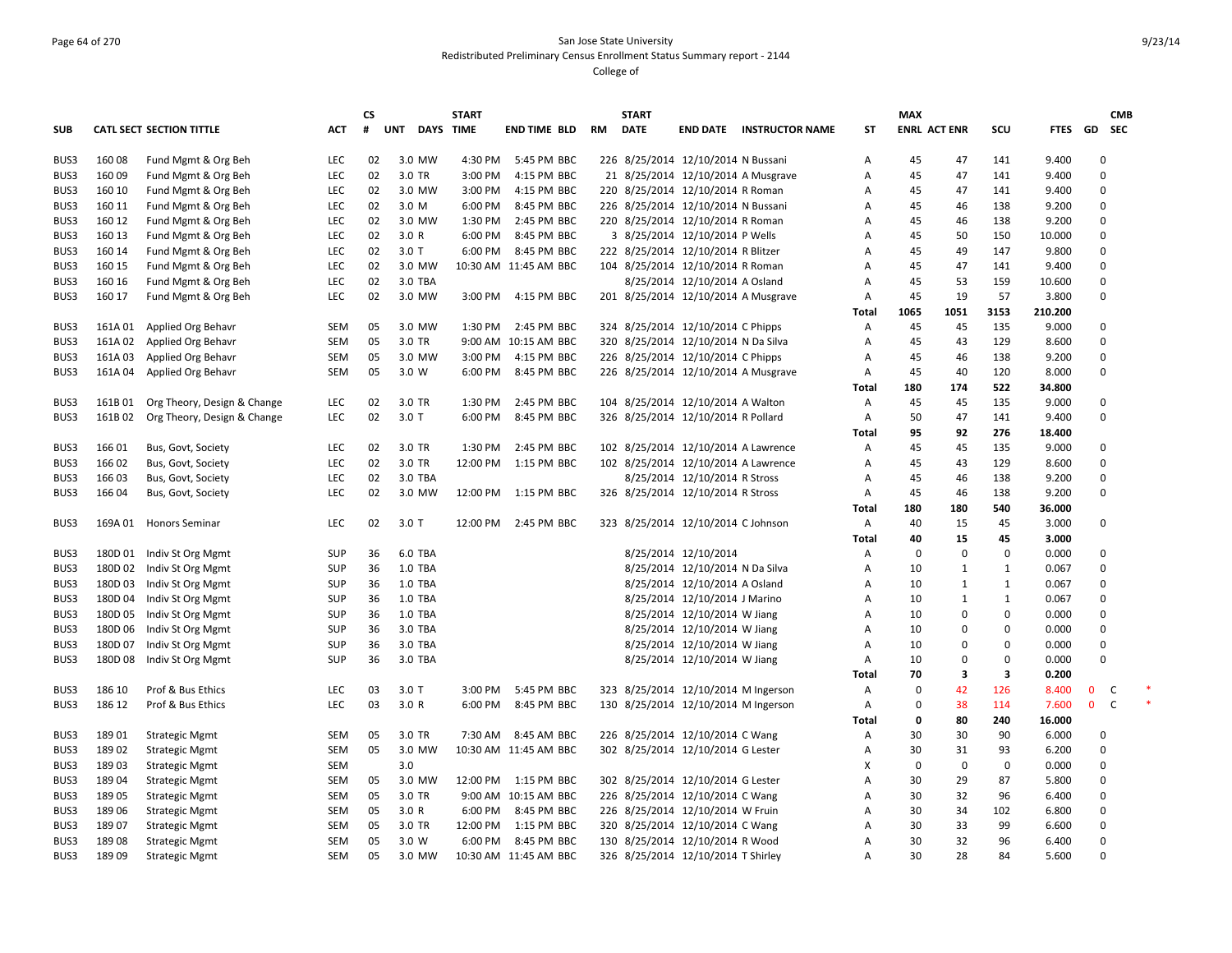# Page 65 of 270 San Jose State University Redistributed Preliminary Census Enrollment Status Summary report - 2144

College of

|            |        |                                 |            | <b>CS</b> |                    | <b>START</b> |                      |           | <b>START</b> |                                        |                        |       | <b>MAX</b>          |     |          |             |          | <b>CMB</b> |
|------------|--------|---------------------------------|------------|-----------|--------------------|--------------|----------------------|-----------|--------------|----------------------------------------|------------------------|-------|---------------------|-----|----------|-------------|----------|------------|
| <b>SUB</b> |        | <b>CATL SECT SECTION TITTLE</b> | <b>ACT</b> |           | <b>DAYS</b><br>UNT | <b>TIME</b>  | <b>END TIME BLD</b>  | <b>RM</b> | <b>DATE</b>  | <b>END DATE</b>                        | <b>INSTRUCTOR NAME</b> | SΤ    | <b>ENRL ACT ENR</b> |     | scu      | <b>FTES</b> | GD SEC   |            |
| BUS3       | 189 10 | <b>Strategic Mgmt</b>           | <b>SEM</b> | 05        | $3.0$ T            | 6:00 PM      | 8:45 PM BBC          |           |              | 130 8/25/2014 12/10/2014 R Wood        |                        | A     | 30                  | 31  | 93       | 6.200       | $\Omega$ |            |
| BUS3       | 189 11 | Strategic Mgmt                  | <b>SEM</b> |           | 3.0                |              |                      |           |              |                                        |                        | x     | $\Omega$            | 0   | $\Omega$ | 0.000       | $\Omega$ |            |
| BUS3       | 189 12 | <b>Strategic Mgmt</b>           | <b>SEM</b> |           | 3.0                |              |                      |           |              |                                        |                        | X     |                     | 0   |          | 0.000       |          |            |
| BUS3       | 189 13 | <b>Strategic Mgmt</b>           | <b>SEM</b> | 05        | 3.0 M              | 6:00 PM      | 8:45 PM BBC          |           |              | 130 8/25/2014 12/10/2014 W Fruin       |                        | A     | 30                  | 34  | 102      | 6.800       | $\Omega$ |            |
| BUS3       | 189 14 | <b>Strategic Mgmt</b>           | <b>SEM</b> |           | 3.0                |              |                      |           |              |                                        |                        | X     | $\Omega$            | 0   | $\Omega$ | 0.000       | $\Omega$ |            |
| BUS3       | 189 15 | Strategic Mgmt                  | <b>SEM</b> | 05        | 3.0 F              |              | 9:30 AM 12:15 PM BBC |           |              | 326 8/25/2014 12/10/2014 L Gee         |                        | A     | 30                  | 31  | 93       | 6.200       | $\Omega$ |            |
| BUS3       | 189 16 | Strategic Mgmt                  | <b>SEM</b> |           | 3.0                |              |                      |           |              |                                        |                        | X     | $\Omega$            | 0   | 0        | 0.000       | $\Omega$ |            |
| BUS3       | 189 17 | <b>Strategic Mgmt</b>           | <b>SEM</b> | 05        | $3.0$ T            | 6:00 PM      | 8:45 PM BBC          |           |              | 3 8/25/2014 12/10/2014 K Perry         |                        | A     | 30                  | 32  | 96       | 6.400       | $\Omega$ |            |
| BUS3       | 189 18 | Strategic Mgmt                  | <b>SEM</b> | 05        | 3.0 TR             | 1:30 PM      | 2:45 PM BBC          |           |              | 21 8/25/2014 12/10/2014 L Dunn-Jensen  |                        | A     | 30                  | 29  | 87       | 5.800       | $\Omega$ |            |
| BUS3       | 189 19 | <b>Strategic Mgmt</b>           | SEM        | 05        | 3.0 TR             | 3:00 PM      | 4:15 PM MH           |           |              | 233 8/25/2014 12/10/2014 L Dunn-Jensen |                        | A     | 30                  | 27  | 81       | 5.400       | 0        |            |
| BUS3       | 189 20 | <b>Strategic Mgmt</b>           | <b>SEM</b> | 05        | 3.0 R              | 6:00 PM      | 8:45 PM CL           |           |              | 216 8/25/2014 12/10/2014 L Dunn-Jensen |                        | A     | 30                  | 27  | 81       | 5.400       | $\Omega$ |            |
|            |        |                                 |            |           |                    |              |                      |           |              |                                        |                        | Total | 450                 | 460 | 1380     | 92.000      |          |            |
|            |        |                                 |            |           |                    |              |                      |           |              |                                        |                        |       |                     |     |          |             |          |            |

**Organization & Management Total 4225 4121 10815 721.05**